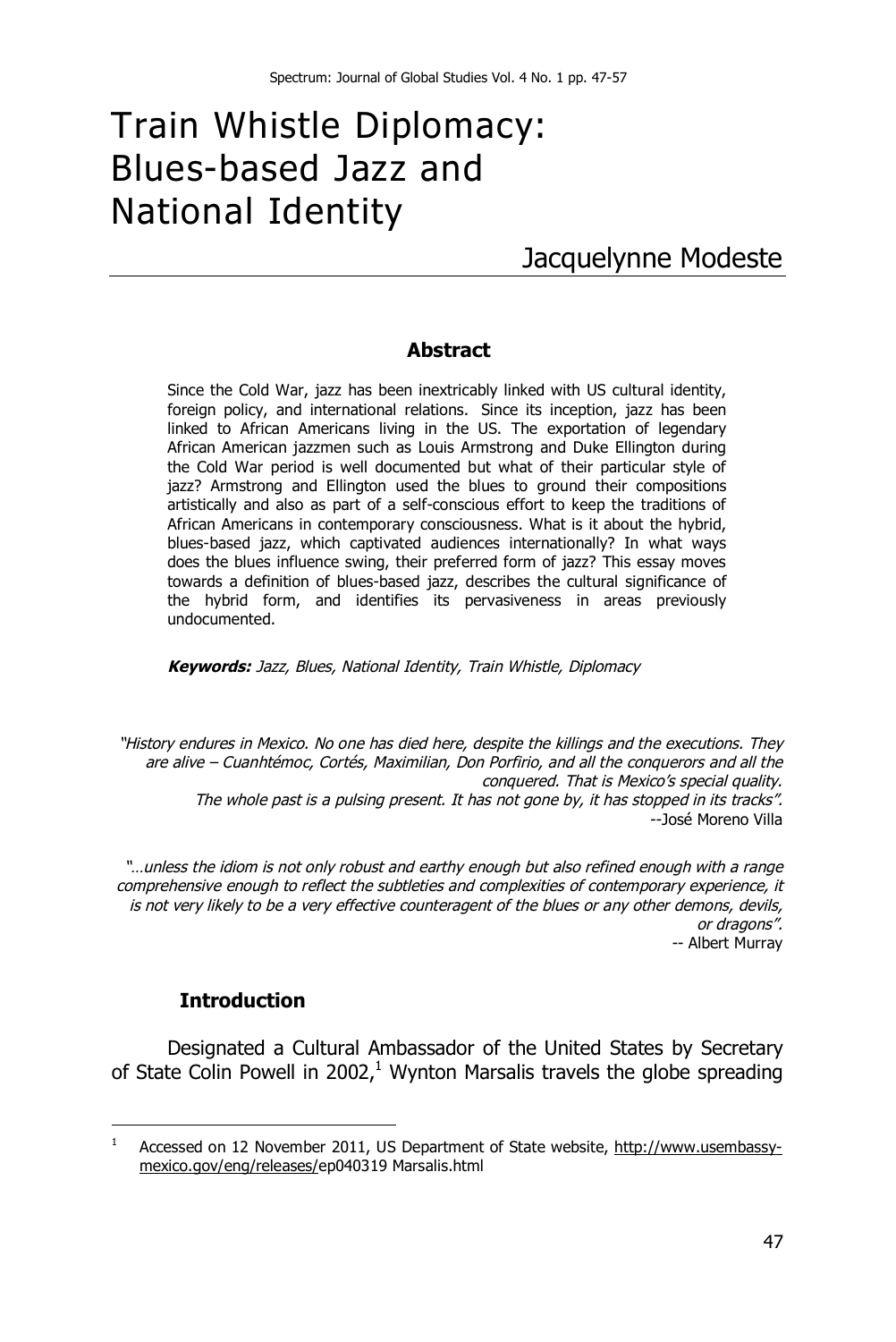blues-based jazz in the form of swing.<sup>2</sup> The blues and swing are vital to Marsalis's artistic vision and situate his expression of jazz within a specific historical framework. A champion of the arts in education and an ardent advocate of US integrity, which he defines as being inextricably connected to the nation's cultural heritage, Marsalis personifies the cosmopolitan continuum represented by his legendary predecessors, Louis Armstrong and Duke Ellington. Like them, Marsalis uses the blues to ground his compositions artistically and as a conscious way of honoring the heritage of African Americans in the US. Additionally, his international tours and artistic residencies take him to regions where the US has strategic interests and, given the well-documented history of using jazz as a covert weapon during the Cold War era, this is no mere coincidence. $3$  In 2010, Marsalis's tours included Mexico City, Havana and Abu Dhabi; his 2011 tours included the Ukraine, South Africa, Moscow and Oman. Several questions arise, including: What is the relationship between US strategic interests and Marsalis's tour sites? In what ways does blues-based jazz contribute to the collaborative experience? What is the relationship between cosmopolitanism – as indicated by the careers of Marsalis, Armstrong and Ellington – and changing US strategic interests? Also, in what ways does blues-based jazz through swing assert US identity and help shape an understanding of foreign relations? As part of a larger project that explores these issues using Wynton Marsalis's collaborative recordings and the use of technology and technological advances and their influence/impact on performance,<sup>4</sup> this essay moves towards a definition of blues-based jazz and its relationship with swing, demonstrates its pervasiveness in US culture and, using the example of Marsalis's tours in Vitoria, Spain, and Mexico City, reveals the ways blues-based jazz can be useful in discussions of national identity and foreign relations.

# **Cargo**

An understanding of the blues is key to understanding Marsalis's music. An amalgamation of influences (sacred and secular), the blues as a musical genre was coalesced by Americans of African descent in the US. Its plaintive sound is found in the music of nations worldwide and conjures the human struggle inherent in engaging hardship and longing through emotion ranging from deepest solitude to the heights of jubilee, turning the "lowdown dirty shame" of life on its head in a cathartic triumph of the

 $\overline{2}$ <sup>2</sup> Marsalis also collaborates with dancers, visual artists, filmmakers, and other creative people but this essay will focus on his musical collaborations.

<sup>3</sup> See, Penny Von Eschen, "Swinging Into Action" in *Satchmo Blows Up the World: Jazz Ambassadors Play the Cold War* (Cambridge: Harvard University Press, 2006).

<sup>4</sup> Marsalis's international collaborative recordings include: the *Vitoria Suite* (Spain); the *Marciac Suite* (France); and Congo Square (with the Ghanaian percussion group, *Odaddaa*!).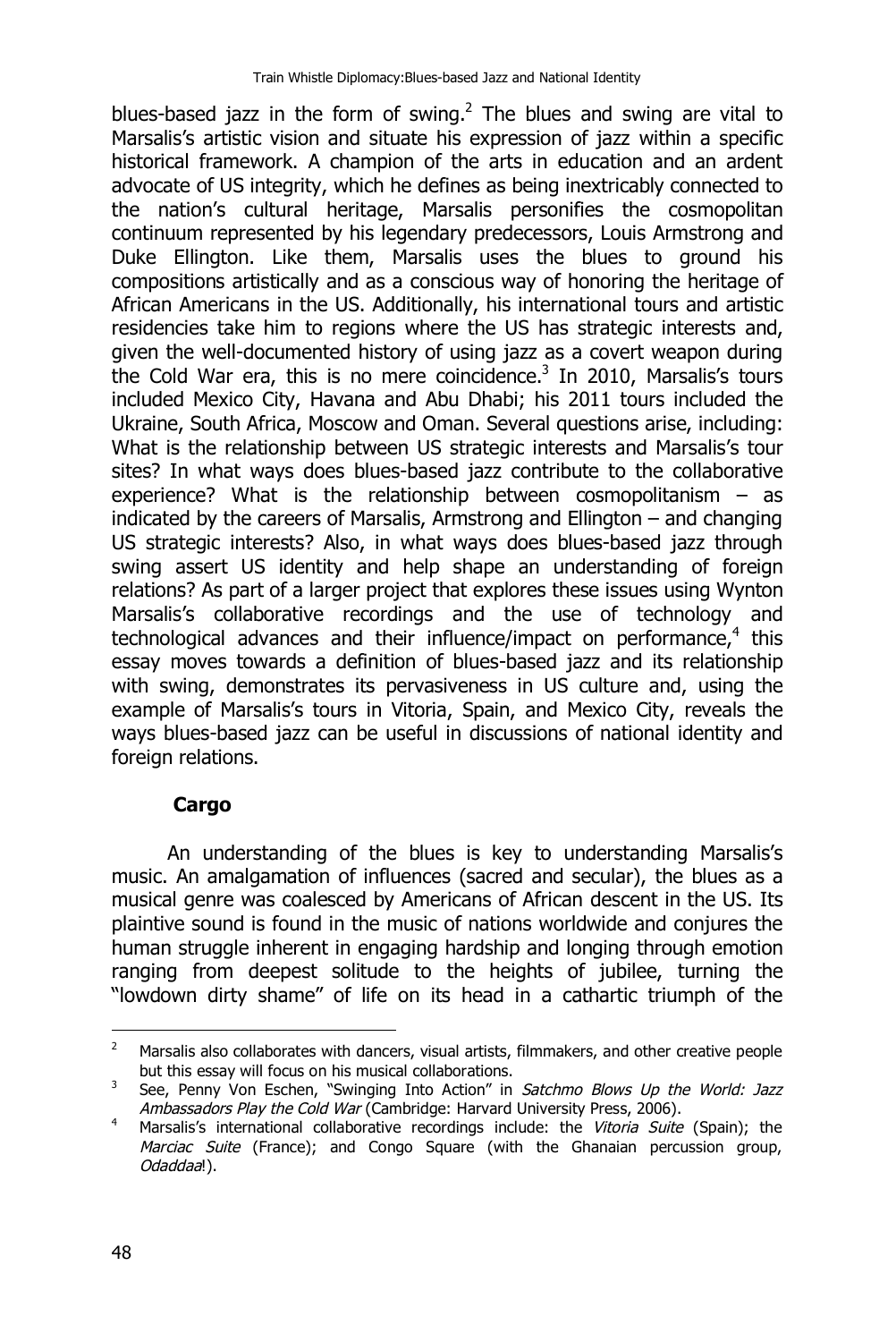human spirit over adversity.<sup>5</sup> The blues has a recognizable structure, typically eight or 12 bar stanzas, of three or four lines each, with a built in rhyming and call-and-response pattern.<sup>6</sup> While the blues is primarily vocal Albert Murray explains, "the definitive element of a blues statement is not verbal. Words as such… are secondary to the music. What counts for most is not verbal precision… but musical precision, or perhaps better still, musical nuance".<sup>7</sup> The guttural sounds, cries of jubilee, saucy growls and intentional mispronunciations are not language specific and translate the soul's yearnings into a sound that connects people emotionally. This helps explain Dave Brubeck's assertion, "[t]he folk origins of music aren't too far apart anywhere in the world".<sup>8</sup> Additionally, and in what may seem a paradox, the blues is not the music of despair but of its transformation because the act of singing, of performing, is an assertion of individual agency that defies or neutralizes the angst of hardship expressed in a song's lyrics, if only temporarily. Murray explains, "the blues… affirm[s] life and humanity itself in the very process of confronting failures and existential absurdities. The spirit of the blues moves in the opposite direction from ashes and sackcloth, selfpity, self-hatred, and suicide".<sup>9</sup> In his insistence on using the blues as the foundation for creating his own compositions or re-imagining others, Marsalis self-consciously integrates the plight of the individual and his/her ability to overcome hardship into his artistic sensibility. By so doing, he also demonstrates the durability of US folk forms vis-à-vis the tradition of African Americans and their inextricable contributions to the "*incontestably mulatto*" nature of US identity and simultaneously creates a barometer by which to gauge the degree of cultural osmosis between the "so-called black and socalled white people of the United States".<sup>10</sup>

The influence of the blues on jazz music is culturally significant. While the blues is the music of relative solitude and can be played alone; jazz requires group interaction, commonly features diverse instrumentation, and may include a vocalist. Additionally, the two forms are mutually exclusive; the blues can be performed independent of jazz and jazz need not be blues based. However, when combined, the hybrid is a cultural signifier of humanity, deep emotion, and the traditions of the historically marginalized. During the performance of blues-based jazz, human emotion infuses the

<sup>-&</sup>lt;br>5 Albert Murray, *The Blue Devils of Nada: a Contemporary American Approach to Aesthetic Statement* (New York: Pantheon, 1996), p. 14.

<sup>6</sup> For a more technical description of the blues, see Albert Murray, *Stomping the Blues* (New York: DaCapo Press, 1976), pp. 93-94.

<sup>7</sup> Ibid., 79.

<sup>8</sup> Penny M. Von Eschen, *Satchmo Blows up the World: Jazz Ambassadors Play the Cold War* (Cambridge: Harvard University Press, 2006), p. 52.

<sup>9</sup> Albert Murray, *The Omni Americans: Black Experience & American Culture* (New York: DaCapo Press, 1970), p. 147.

 $10$  Ibid., p. 22.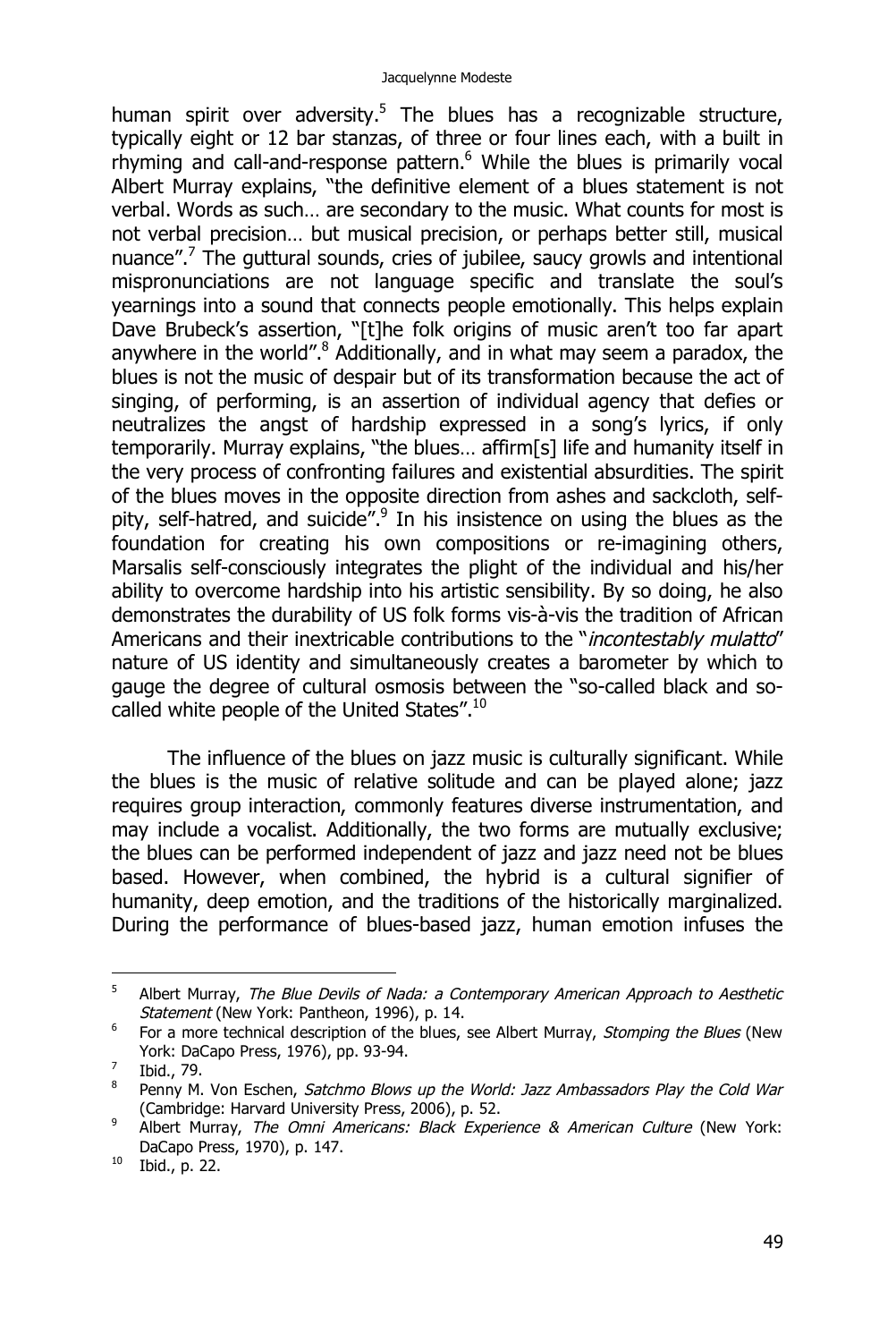sounds on stage as the man-made instruments shape their sounds to express the range of emotion captured in the human voice, its nuances and inflections. This narrows the distance between the human voice and manmade instruments in a communicative experience Nicholas Cook describes as "shared inner time" because two seemingly distinct entities – the human voice and man-made instruments – move to become one.<sup>11</sup> At its very best, this example of cultural osmosis in sound moves towards erasing cultural distance and difference and is an expression of humility.<sup>12</sup> The blues also represents a cultural "call" to engage audiences worldwide and the collective "response" indicates a shared feeling or connection through emotion. Improvisation occurs at the break  $-$  a creative space where musicians can assert individuality – and is an opportunity for musicians to *break* away from the group and articulate an individual response by playing rhythm changes on a song's melody (they play the same song being performed but differently, according to the musician's individual style preferences).<sup>13</sup> Together the blues and jazz create interdependency that ensures the recognition of human emotion and the traditions of the historically marginalized even within contemporary consciousness.

The call-and-response patterns that inform the blues shape the multilateral musical conversation. The deep emotion that resonates through blues vocalization shapes the sound of jazz, challenging the man-made instruments to respond to the fragile human voice.<sup>14</sup> When the *least* of things integrates itself into and influences the *greatest* of things, it gives voice to the unheard or marginalized and indicates a cultural recognition, in this case, of African Americans in the US and their historic struggle for recognition within the larger society. The blues "affirm[s] life and

 $11$ <sup>11</sup> Nicholas Cook, "Making Music Together, or Improvisation and its Others", *The Source: Challenging Jazz Criticism* (Vol. 1, 2004), p. 6.

<sup>&</sup>lt;sup>12</sup> During his August 2011 visit to South Africa, Wynton Marsalis visited the Teboho Trust School in Soweto and listened to the students sing a traditional song, "Shosholoza." After listening closely, Marsalis "sang" the song back to the astonished children using his trumpet. See, "Wynton teaching Improvisation on 'Shosholoza', a Traditional South African Song" at www.wyntonmarsalis.org.

<sup>13</sup> Albert Murray describes the musician's break as "a very special kind of ad-lib bridge passage or cadenza like interlude between two musical phrases that are separated by an interruption or interval in the established cadence." See Murray op.cit. in note 5, p. 99.

<sup>&</sup>lt;sup>14</sup> "Seemingly unnecessary" because jazz need not be blues based or feature a vocalist of any sort. For an example of the impact of the human voice on the shaping of instrumental sounds, consider Duke Ellington's legendary trumpeter Charles Melvin "Cootie" Williams (1911 – 1985). In Duke's 1940 classic, "Concerto for Cootie" (better known as "Do Nothing Till You Hear From Me"), Cootie's trumpet so accurately imitates the human voice the lyrics written for the song seem to have been transcribed from the score itself. The song is part of the Blanton-Webster band series of Ellington classics recorded from masters and features some of Ellington's most famous songs from 1940-42. For a brief but informative biography on Williams, see biography on "Cootie Williams," last accessed October 27, 2011, http://www.allaboutjazz.com/php/musician.php?id=11382.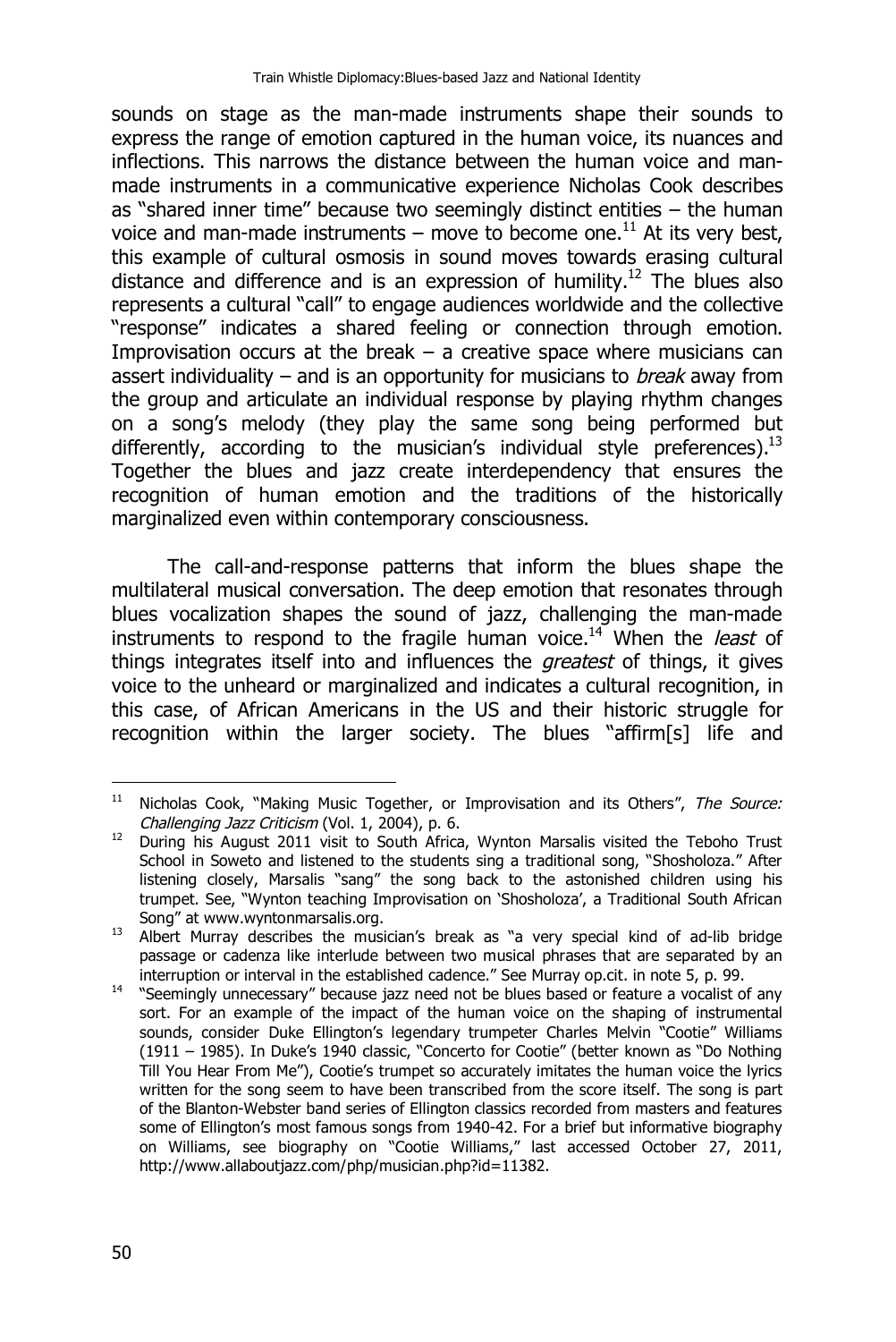humanity<sup>"15</sup> and when integrated into jazz, the blues becomes a metaphor, a "life affirming force of resistance as well as [indicating] the sustaining effect of mutual support<sup>"16</sup> due to the musical conversation or cultural osmosis. By extension, this "suggests that the powerless, despite their dominated state, can still find meaning in collective acts of resistance and through struggle can create symbols and narratives that justify and support the vitality of their efforts".<sup>17</sup> The performance of blues-based jazz is intentional by Marsalis and demonstrates the creative possibilities inherent in recognizing diversity and self-consciously integrating individuality into group dynamics.

By privileging swing, Marsalis and his ensemble pay homage to tradition and simultaneously assert US cultural heritage in terms of a particular historical framework. During its heyday, 1930-45, swing was America's popular music. Broadcast on stations nationwide, swing permeated households by way of nightly or weekly radio programs; integrating itself into homes with sounds that brought together the masses with a common affection for swing's energy, style and drive.<sup>18</sup> With its steady rhythm, swing captured the mechanization of modern America. The "industrial flow… [of the] assembly line" made manifest in the conveyor belt resulted in a "more uniform pace for workers: it would speed up the slow workers and slow down the fast ones" and mirrored the equilibrium achieved in swing's efficient rhythms and balanced sound.<sup>19</sup> Despite its highly reliable rhythm, "metronomic accuracy and rhythmically regular placing of time points (or beats) do not by any means guarantee swing" because all efforts must be "translated into *feeling*".<sup>20</sup> Well suited for dancers, swing got people up and moving and was an active engagement between humans and the mechanized realm. Marsalis explains, "you want people to get off their butts and get on to the dance floor and shake those butts".<sup>21</sup> In a struggle that conjures memories of John Henry's legendary contest with the steam engine, swing represented a "cultural form that was both participatory and

 $^{15}$  Murray, op.cit, in note 8, p. 147.

<sup>16</sup> Lani Guinier and Gerald Torres, *The Miner's Canary: Enlisting Race, Resisting Power, Transforming Democracy* (Cambridge: Harvard University Press, 2002), p. 141.

 $^{17}$  Ibid., p. 141.

<sup>18</sup> Gunther Schuller, *The Swing Era: the Development of Jazz, 1930-1945* (New York; Oxford University Press, 1989), p. 5. Schuller describes the popularity of swing and its significance culturally in bringing together black and white audiences and creating a "new American consumer" by the 1930s.

<sup>19</sup> Joel Dinerstein, *Swinging the Machine: Modernity, Technology, and African American Culture between the World Wars* (Amherst: University of Massachusetts Press, 2003), p. 9.

 $20$  Schuller, op.cit, in note 16, p. 223. For a detailed but incomplete (Schuller acknowledges a definition of swing is "elusive") definition of swing, see Schuller, op.cit in note 16, pp. 222- 225. Emphasis is Schuller's.

<sup>21</sup> Wynton Marsalis and Robert G. O'Meally, "Duke Ellington: 'Music Like a Big Hot Pot of Good Gumbo,' in Robert G. O'Meally (ed.), *The Jazz Cadence of American Culture* (New York: Columbia University Press, 1998), p. 144.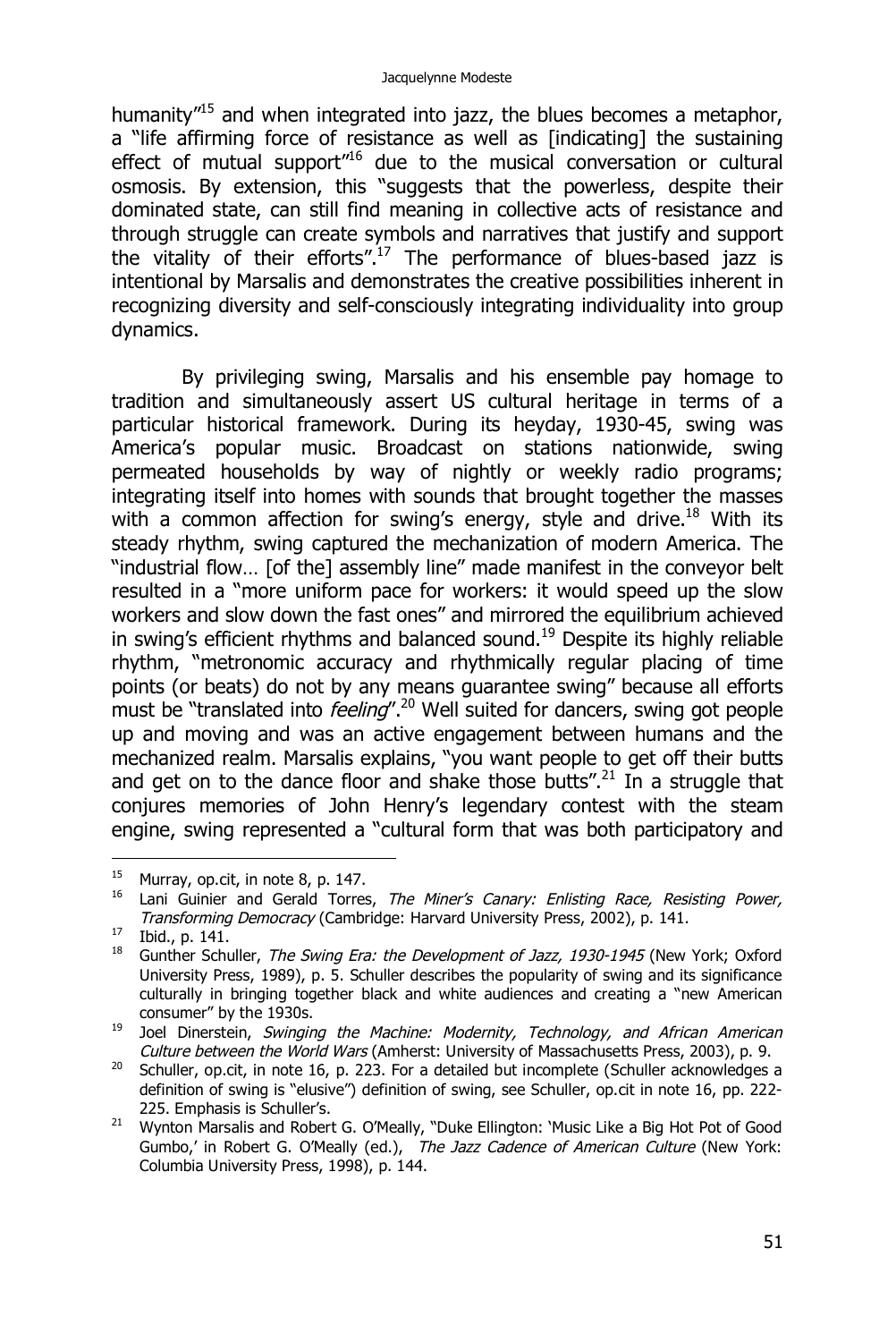dynamic" and the dances inspired by the music (such as swing, tap dance, and the lindy hop) were "public models of humanized machine aesthetics" during an era when "Americans hungered for displays of [such] human mastery".<sup>22</sup> Swing is the sound of cooperation and Marsalis's insistence on performing swing can be understood as an effort to harness the energy of decades past and challenge members of contemporary society to actively engage one another; to feel musical and cultural rhythms and respond, act, and cooperate. Marsalis explains, "Swing is about coordination. It's about attaining an equilibrium of forces that many times don't go together".<sup>23</sup> As with contemporary society and its seemingly disparate but inextricably liked sectors, swing features diverse instruments, arranged into sections for big bands, all working together to achieve and sustain a rhythmic flow with a feeling that encourages active engagement. Marsalis wants people to *feel* again, to connect with their emotional lives and as an ardent advocate of the arts, Marsalis *swings* as a way to facilitate active engagement – on the dance floor at least. As Schuller notes, "Rhythm is the most magnetic irresistible force among all elements of music… as long as rhythm is functioning, the human/psychological emotional response is almost guaranteed".<sup>24</sup> Marsalis's focus on swing can be understood as an effort to encourage active engagement and coordination in contemporary society.

The blues, jazz and swing combine to form a hybrid cultural force that encourages innovation.<sup>25</sup> Through the integration of diverse instrumentation, jazz performance creates a critical mass of individually articulated sounds that must cooperate. Musicians interacting collaboratively in shared time can listen acutely and formulate relevant nuanced responses. When the blues informs jazz, human emotion extends its reach/influence beyond the relatively limited range of individual articulation. In what Albert Murray calls the "fully orchestrated blues statement" this expression of individuality through diverse voicings is "as affirmative as the ongoing human pulse itself" because through cooperation each voice is validated.<sup>26</sup> As Nicholas Cook asserts, "making music together means the engagement between two or more individuals within a shared inner time...<sup>"27</sup> Swing, the ultimate form of coordination, requires band members to get inside of each other's *inner time* and challenges them to find and sustain equilibrium – the musical conversation. When this balance in sound is sustained, it almost always forces a response and so also encourages the interaction of audience

 $22$ <sup>22</sup> Dinerstein, op.cit. in note 17, pp. 12-13.<br><sup>23</sup> Marsalis op cit. in note 19 n 143

<sup>&</sup>lt;sup>23</sup> Marsalis, op.cit. in note 19, p. 143.<br><sup>24</sup> Schuller, on cit, in note 14, p. 223.

Schuller, op.cit. in note 14, p. 223.

<sup>25</sup> Houston Baker refers to this as a "matrix." See Houston A. Baker, *Blues, Ideology and African American Literature: a Vernacular Theory* (Illinois: University of Chicago, 1987), p. 5.

 $26$  Murray, op.cit. in note 4, pp. 14-15.

 $27$  Cook, op.cit. in note 10, p. 6.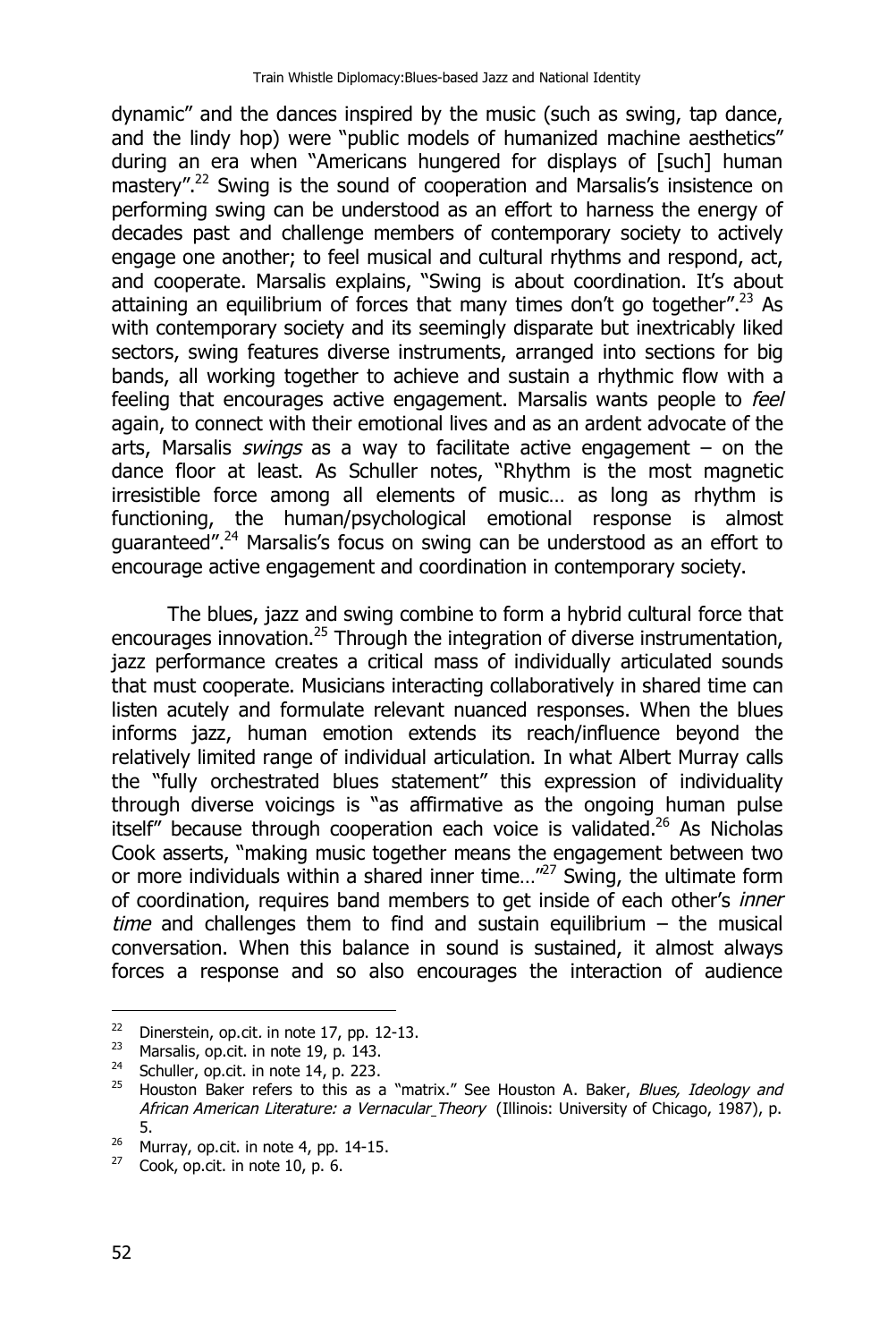members and performers. $^{28}$  The blues, however, is disruptive and threatens to destabilize the mechanized, orderly, highly efficient metered pulse of swing because human emotion is unpredictable. When the blues shapes jazz, a similar environment of instability is created because while a musician may adhere to certain guiding structures (such as key and/or time signatures), the articulation varies according to embouchure, attack on the note, etc. Human emotion is the ever-changing and uncertain fulcrum upon which the performance is balanced. Culturally, the blues-based swing configuration is more than a simple binary; it is a multilateral, multidimensional conversation, a complex matrix – "a web of intersecting, crisscrossing impulses always in productive transit".<sup>29</sup> Managing this evermoving force is the achievement of blues-based swing.<sup>30</sup>

Through its focus on the interaction between the individual and the group, blues-based jazz reveals the power of integration. Lani Guinier and Gerald Torres describe such a focus on individual self-assertion as an integral part of collective force; it is "relational and interactive" and "requires participation".<sup>31</sup> In what Guinier and Torres describe as "Power-with" they note that through collaboration "power can be exercised apart from the vertical arrangement that modernists use to describe power-over [others]".<sup>32</sup> Paying homage to the individual, as with the blues, "reassert[s] the importance of human agency" and disrupts hierarchical structures since all voices are given equal weight.<sup>33</sup> The blues essentially redirects the attention of the group and bends it towards the particular, towards human feelings, in a way that changes perspective and so the outcome of the song being performed. Culturally this is substantial. As Anthony Bogues asserts, we need "to think, if possible, from the perspectives of those who have been slaves, whose ideas and practices have been erased from the body politic" in order to write their stories and perchance, right historic wrongs while ushering in a new way of engaging the domestic and international realms.<sup>34</sup> Bogues, Guinier and Torres suggest that in validating the historically marginalized, by integrating their voices into larger conversations, we strengthen society as a whole.

<sup>28</sup> <sup>28</sup> See Schuller on this point, op.cit. in note 16, p. 223.<br><sup>29</sup> Baker, op.cit. in note 23, pp. 3-4

<sup>&</sup>lt;sup>29</sup> Baker, op.cit. in note 23, pp. 3-4.<br><sup>30</sup> Discussions of poplingar system

Discussions of nonlinear systems and of chaos and ordering are instructive in better understanding the dynamics of on-stage performance and the creative process. See James Gleick, *Chaos: Making a New Science* (New York: Viking, 1987) and also Ilya Prigogine and Isabelle Stengers, *Order Out of Chaos, Man's New Dialogue with Nature* (New York: Bantam Books, 1984).

<sup>&</sup>lt;sup>31</sup> Guinier and Torres, *The Miner's Canary*, p. 141.<br><sup>32</sup> Ibid n 142

 $rac{32}{33}$  Ibid., p. 142.

 $\frac{33}{34}$  Ibid., p. 142.

<sup>34</sup> Anthony Bogues, *Empire of Liberty: Power, Desire, & Freedom* (New Hampshire: Dartmouth University Press, 2010), p. 47.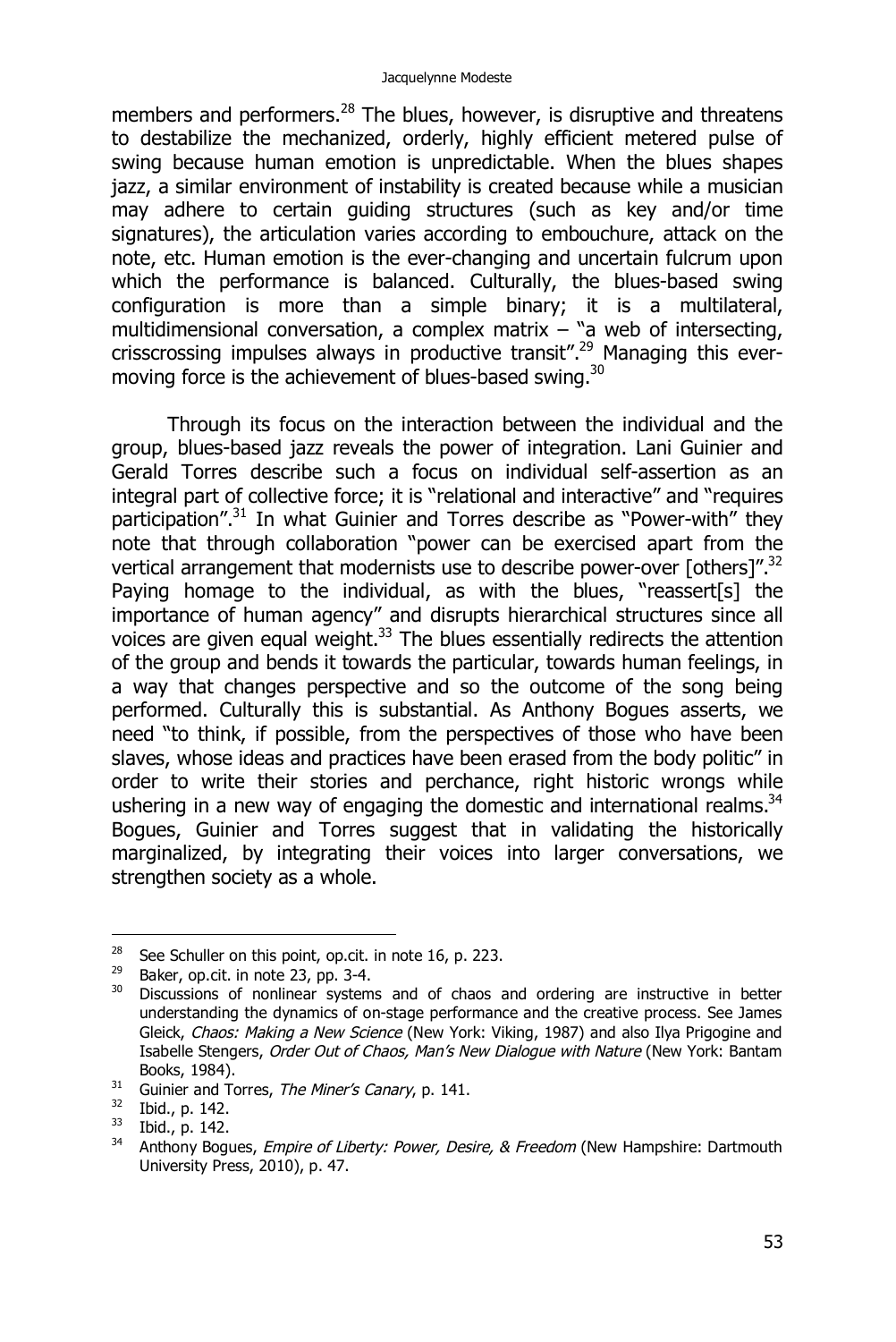#### **Train Whistle: the sound is heard but not seen**

The influence of blues-based jazz on US culture has been steadily increasing. Members of the Harlem Renaissance such as Langston Hughes, Zora Neale Hurston and Jean Toomer, articulated the significance of African American culture within the context of understanding US culture at large through their works that resonated with the sights, sounds and timbres of the blues and jazz. The heyday of swing followed these critical developments. However, due to legalized and socially sanctioned domestic racial segregation, Harlem Renaissance voices remained relatively unheard until the Civil Rights and Feminist movements of the 1960s and 70s; and not until the 1980s, with the widespread establishment of college-level Black Studies departments, would works by black authors from this historic period be widely integrated into school curricula.<sup>35</sup> Robert G. O'Meally's 1998 comprehensive collection of essays published by Columbia University Press, identifies a "jazz cadence" in American culture from a widely respected pulpit that validated earlier claims voiced from less prominent social positions.<sup>36</sup> O'Meally's work essentially reaffirms Murray's 1970 assertion that US culture is "*incontestably mulatto*" and that the "blues tradition, a tradition of confrontation and improvisation… indigenous to the United States" is a key element of US national identity.<sup>37</sup> As Murray asserted and as O'Meally and his predecessors including Marsalis suggest, "Identity is best defined in terms of culture…."<sup>38</sup> In spite of decades of legally sanctioned racial segregation and restrictive social customs, the process of integration, continues.<sup>39</sup>

#### **Business strategy and corporate culture**

*Harvard Business Review* addressed the ways in which hierarchy can hurt strategy execution.<sup>40</sup> A survey of readers revealed the "biggest execution challenge [in business] is making strategy meaningful to frontline workers"; that most cannot identify the organization's strategy; "strategy

 $\overline{a}$ <sup>35</sup> Accessed on 21 November 2011, http://www.sfsu.edu/~afrs/ San Francisco State was the first four-year college to implement a Black Studies program (1968).

<sup>36</sup> See Robert G. O'Meally (ed.), *The Jazz Cadence of American Culture* (New York: Columbia University Press, 1988).

<sup>37</sup> Murray, op.cit. pp. 22, 17.

 $38$  Ibid., p. 22.<br> $39$  See Von Esc

<sup>39</sup> See Von Eschen, op. cit. in note 7, and Casey Nelson Blake (ed.), *The Arts of Democracy: Art, Public Culture, and the State* (Washington, D.C.: the Woodrow Wilson Press, 2007) for a comprehensive statement on the cultural osmosis that took place in Eastern Europe during the Cold War era. Despite various restrictions and the severity of punishment for those who did not abide the laws, jazz infiltrated the culture on both sides of the Iron Curtain.

<sup>&</sup>lt;sup>40</sup> Spotlight on the Effective Organization, "How Hierarchy Can Hurt Strategy Execution", *Harvard Business Review* (July-August 2010), p. 74.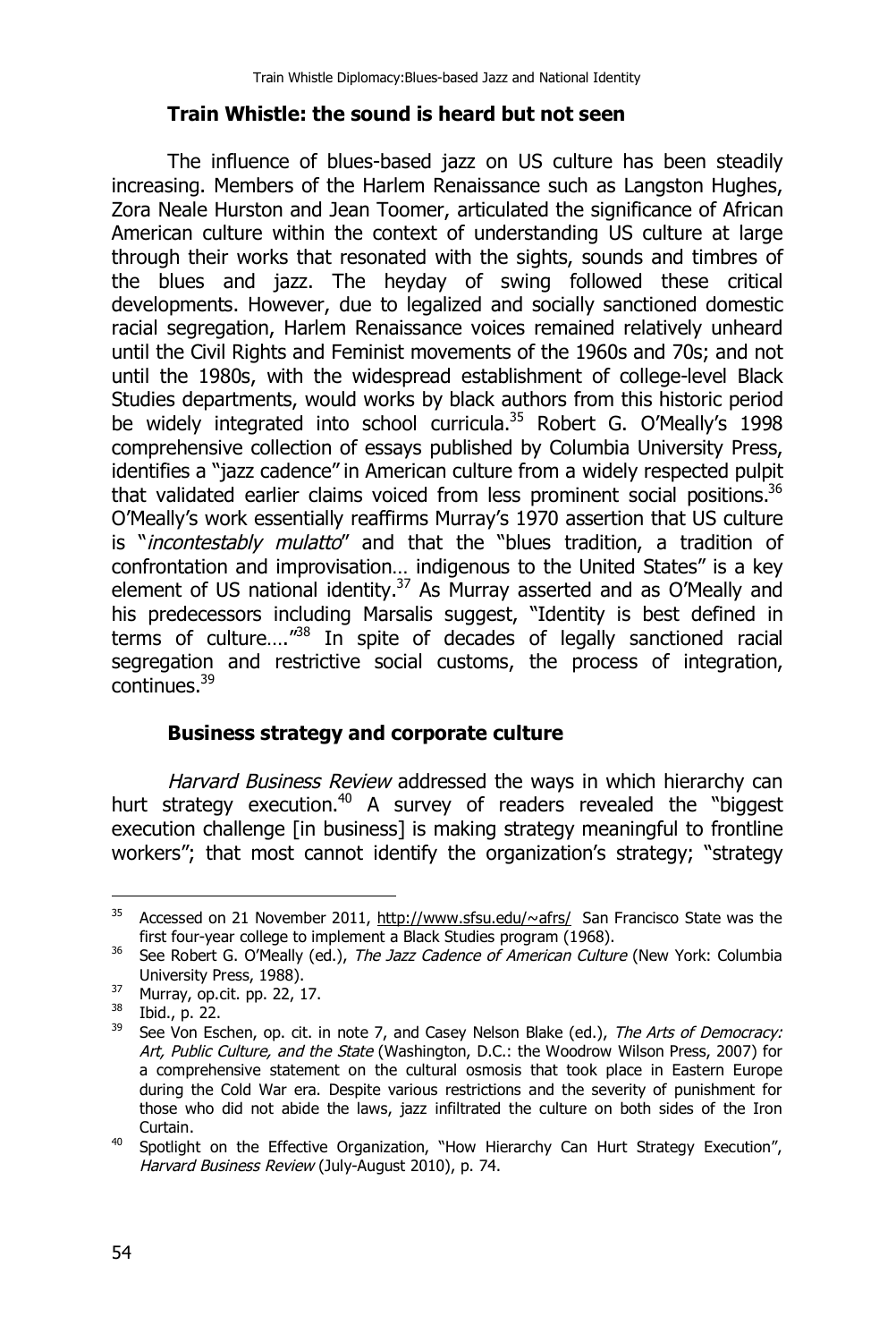still comes mainly from the top"; and "people involved in [strategy] development are the most likely to buy in".<sup>41</sup> While the influence of the blues and jazz on corporate culture remains unarticulated, the need for their guiding principles pertaining to multilateral conversation and integration (at least) is clear. The survey's findings recommend, "Leaders should consider making strategy formulation more bottom-up and should communicate more clearly throughout the ranks".<sup>42</sup> Corporations have discovered what jazz musicians know, hierarchical ordering stifles diversity; whereas, the lateral spread of power (Guinier's "Power-with"), and the multilateral distribution of voices, encourages innovation and contributes to achieving and sustaining equilibrium.

A steady stream of business research yields insight into the value of integration. As with chaos theory that advances a holistic view of systems, Vijay Govindarajan and Chris Trimble argue against the isolation of innovation teams from a company's core divisions and advocate for the integration of disparate parts.<sup>43</sup> They suggest, "balancing exploration with exploitation" and "integrat[ing] and differentiat[ing] corporate units" in order to create a "surprisingly versatile" or innovative performance engine.<sup>44</sup> Corporate isolation, as with the solitude of the blues, leads to stagnation; whereas integration into complex systems, as with the blues into jazz, encourages innovation because there is a critical mass of engaged parties. In jazz, diverse instrumentation allows individuals to be *differentiated* into sections yet coordinated through sound. *Exploiting* individual talents enriches the sound because the *integration* of various voices gives the music texture. *Innovation* or improvisation is encouraged when sound, or power and talent, is condensed into a critical mass; rather than distilled, through hierarchy, from the top down. Of corporate mergers, Rosabeth Moss Kanter asserts the importance of "global integration" of finding "common human bonds and encourag[ing] relationships beyond tasks" in order to coalesce, harness and develop creative energy.<sup>45</sup> Business leaders seemingly unaware of the jazz cadence.<sup>46</sup> in American culture, indicate its pervasiveness which itself serves as a barometer for the magnitude of domestic integration within US society.

The need for the attitude of affirmation inherent to the blues has been identified in corporate culture. Joshua D. Margolis and Paul G. Stolz

 $41$  Ibid.

 $\frac{42}{43}$  Ibid.

See Gleick, op.cit. in note 28, but also various writings on dialectical materialism.

<sup>44</sup> Vijay Govindarajan and Chris Trimble, "Stop the Innovation Wars", *Harvard Business Review* (July-August, 2010), p. 78.

<sup>45</sup> Rosabeth Moss Kanter, "Mergers that Stick", *Harvard Business Review* (October 2009), pp. 123, 125.

<sup>46</sup> O'Meally, op.cit. in note 34.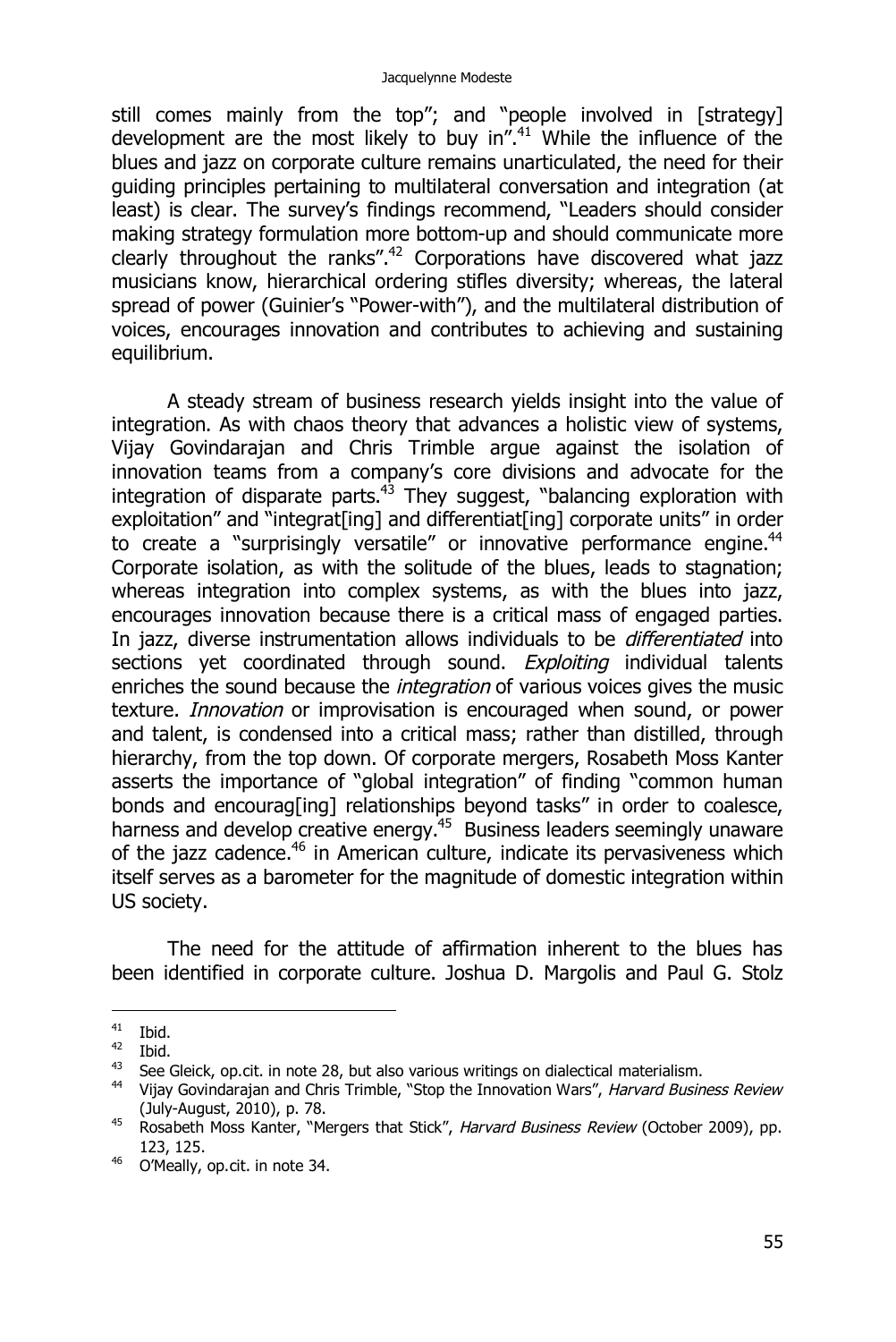outline a "resilience regimen" –strategies for "turn[ing] a negative experience into a positive one".<sup>47</sup> In other words, and according to Albert Murray, they intend to document for the readership, "a strategy for acknowledging the fact that life is a lowdown dirty shame and for improvising or riffing on the exigencies of the predicament<sup>"48</sup> in order to make "the best of a bad situation".<sup>49</sup> Leading with a definition of "Psychological resilience as the capacity to respond quickly and constructively to crises", Margolis and Stolz delineate a method for turning the blue feelings associated with the nation's recent financial collapse into productive energy that can be harnessed.<sup>50</sup> Turning to psychology, "at the expense of the more comprehensive wisdom of the humanities and the arts" their "sense of context is deficient" because it does not reflect the centurieslong process of cultural osmosis; the theory is separated from practice.<sup>51</sup> Margolis and Stolz note, "each of us has a distinct, consistent pattern of thinking about life's twists and turns—a pattern of which most of us are largely unaware"<sup>52</sup> and further validate the existence of a cultural blind spot. Martin E.P. Seligman directs the Penn Resiliency Program that works to train "managers [to] change the culture of their organizations to focus on the positive instead of the negative".<sup>53</sup> Of executives, Margolis and Stolz note, "highly accomplished managers…are confronting, in rapid succession, challenges the likes of which they've never seen before".<sup>54</sup> Yet this concerted turn towards psychology for guidance indicates not only the continued segregation of academic disciplines and the ideological segregation that stagnates innovation but also indicates the tragic flaw of privilege – the inability, due to lack of apparent necessity, to develop the skill or habit of resilience.

Facing angst unsentimentally and transforming it by way of productive action are lessons learned best from the blues tradition. As "an established mode" of confronting and transcending hardship the blues represents a tradition that emanates from a group that has historically relied upon such devices; there is no better group to model than those who have suffered when seeking a method for transforming despair in to productive action.<sup>55</sup> Albert Murray asserts, "no other people in the land have as yet evolved a characteristic idiom that reflects a more open, robust, and affirmative

<sup>47</sup> <sup>47</sup> Joshua D. Margolis and Paul G. Stolz, "How to Bounce Back from Adversity", *Harvard Business Review* (January-February 2010), p. 87.

<sup>&</sup>lt;sup>48</sup> Murray, op.cit. in note 4, p. 14.<br><sup>49</sup> Albert Murray. *The Hero and th* 

<sup>49</sup> Albert Murray, *The Hero and the Blues* (New York: DaCapo Press, 1973), p. 36.<br>50 Margalis and Stalz, on sit, in note 45, p. 87

<sup>&</sup>lt;sup>50</sup> Margolis and Stolz, op.cit. in note 45, p. 87.<br> $^{51}$  Murray, op.cit. in note 8, p. 44.

<sup>&</sup>lt;sup>51</sup> Murray, op.cit. in note 8, p. 44.<br><sup>52</sup> Margolie and Stolz, on cit, in no.

<sup>&</sup>lt;sup>52</sup> Margolis and Stolz, op.cit. in note 45, p. 88.<br> $^{53}$  Martin E.P. Seligman, "Building Pesilience"

<sup>53</sup> Martin E.P. Seligman, "Building Resilience", *Harvard Business Review* (April 2011), pp. 102, 106.

<sup>&</sup>lt;sup>54</sup> Margolis and Stolz, op.cit. in note 45, p. 89.

<sup>&</sup>lt;sup>55</sup> Murray, op.cit. in note 47, p. 72.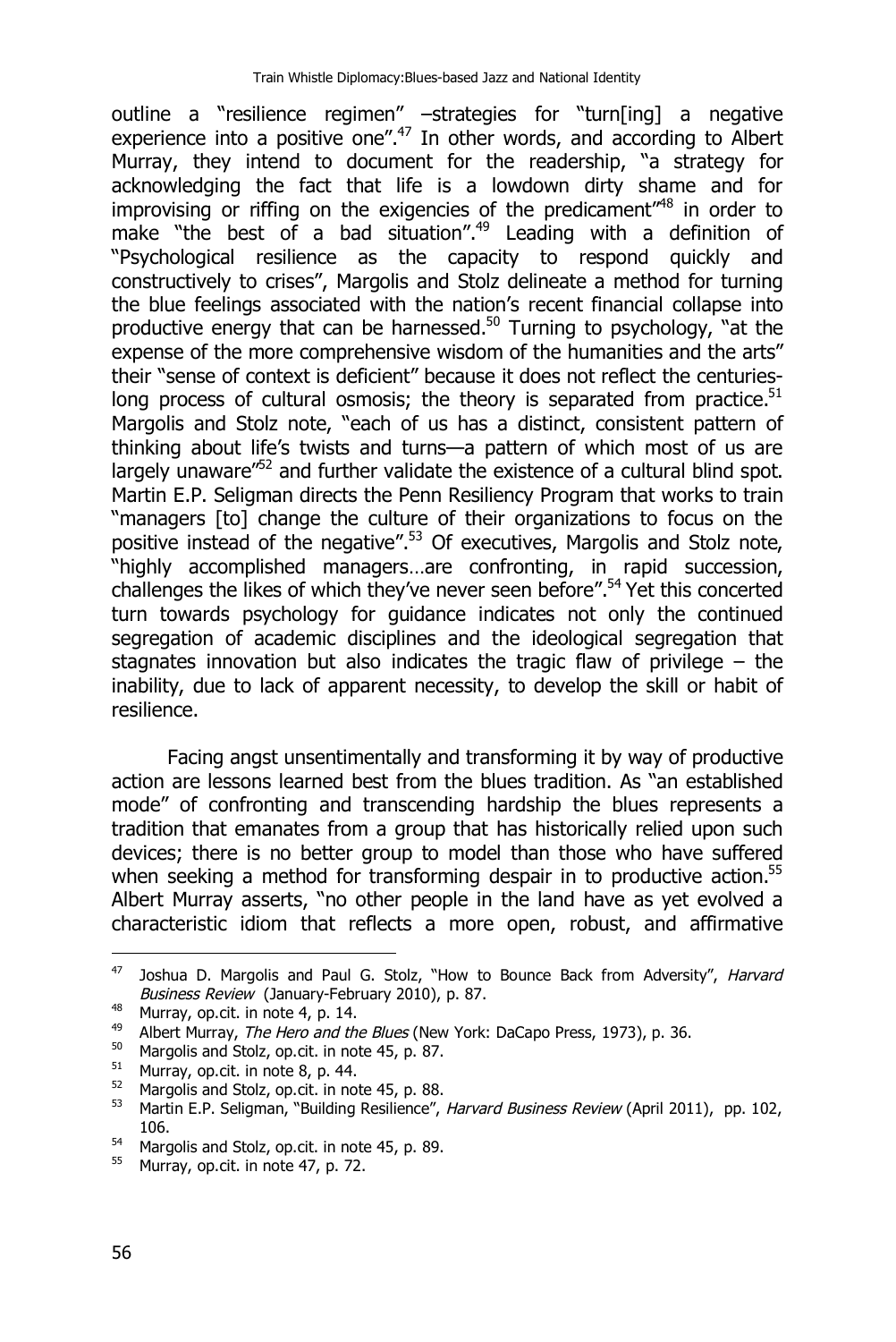disposition toward diversity and change. Nor is any other idiom more smoothly geared to open-minded improvisation".<sup>56</sup> Anthony Boques encourages "us to think, if possible, from the perspectives of those who have been slaves, whose ideas and practices have been erased from the body politic" in order to meaningfully engage the transformative processes such as the blues and jazz.<sup>57</sup> He asserts, "All historically catastrophic events, while wounding, produce cries. In hearing and listening to these cries we begin to glimpse alternative possibilities in relation to the historically catastrophic event".<sup>58</sup> We begin to develop the habit of resilience. When Marglois and Stolz state, "the ability to bounce back from adversity hinges on uncovering and untangling one's implicit beliefs about it and shifting how one responds" – they unknowingly beckon the lessons of the blues.<sup>59</sup>

Business strategies that incorporate the blues and jazz traditions provide a segue into relationships between nations. The globalization of industries since the end of the Cold War demands cooperation across geopolitical and cultural lines. Communicating culturally holds the promise of conducting mutually respectful conversations in part because the participants learn to synchronize their rhythms in such a way as to facilitate interaction. In "Dyadic Drumming Across the Lifespan Reveals a Zone of Proximal Development in Children" the authors assert, "a fundamental dimension of socially coordinated behavior is the ability to intentionally adapt the *timing* of one's own behavior to the timing of other's actions".<sup>60</sup> The investigation of the ability to coordinate one's responses with others is vital to swing and its excavation culturally is necessary in sectors ranging from local to regional, national and international in order to identify best practices when communicating broadly. The following sections identify areas where the culture of blues-based jazz and its manifestation as swing are pervasive. Beginning with the US domestic sphere, the cultural identification of the blues and swing are explored using case studies of Spain and Mexico.

#### **Government and Governance**

Blues-based jazz has also become a meaningful part of high-level US government discussions. Candidate Barack Obama proposed diversifying the nation's military use, advocating an "integrated strategy" that relied on "constant cooperation and revision" with our alliances so the relationships

<sup>&</sup>lt;sup>56</sup> Ibid., p. 53.

 $57$  Boques, op.cit. in note 32, p. 47.

<sup>58</sup> Ibid., p. 58.

<sup>&</sup>lt;sup>59</sup> Margolis and Stolz, op.cit. in note 45, p. 89.<br> $^{60}$  Anna Kleinspehn-Ammeriahn, Michaela Rie

<sup>60</sup> Anna Kleinspehn-Ammerlahn, Michaela Riediger, Florian Schmiedek, Timo von Oertzen, Shu-Chen Li, and Ulman Lindenberger, "Dyadic Drumming Across the Lifespan Reveals a Zone of Proximal Development in Children", *Developmental Psychology* (Vol. 47, No. 3, 2011), pp. 632-644.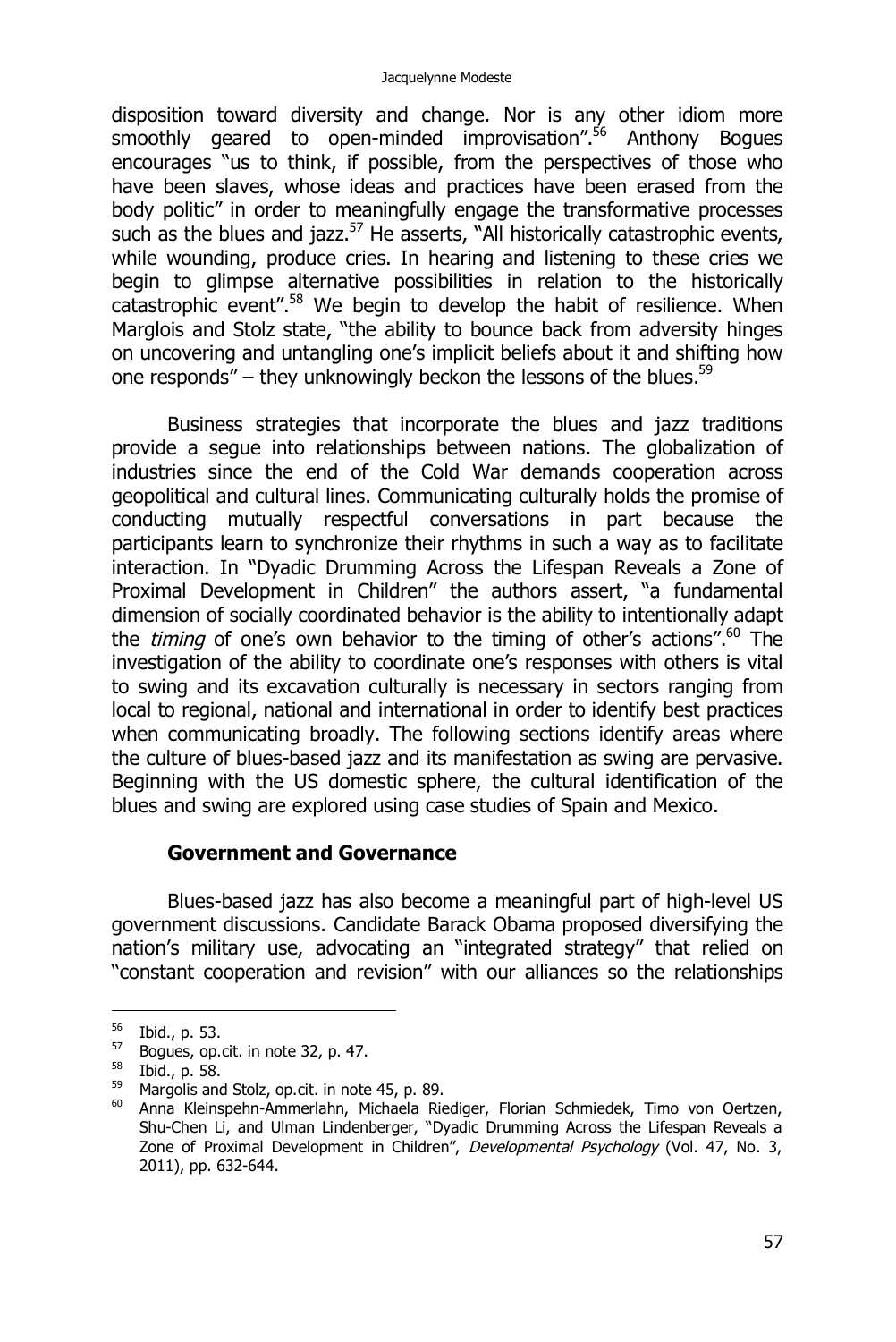"remain effective and relevant", and building "new alliances and partnerships in other vital regions".<sup>61</sup> The spectrum of activity deemed necessary suggests an "openness to innovation" which is what Eric S. Edelman thinks "could help the United States navigate the [uncertain and uncharted] period ahead". $62$  Like jazz, with its emphasis on improvisation, Obama's plan requires active engagement with various participants in a horizontal, and multilateral, not hierarchal discussion. Through Secretary of State Hillary Rodham Clinton, President Obama's foreign policy strategy resonates with ideas and practices common to the jazz and blues. Clinton asserts the need for a more "holistic approach to civilian power…coordinating diplomacy across US governments agencies" and notes the State Department's "engagement [must] reach and influence wider and more diverse groups" in recognition of the world's "increasing global interconnectedness". She also advocates "reaching beyond governments to citizens directly…." <sup>63</sup> Clinton's mandate harkens the blues and its integration into more complex discussions in order to reshape larger narratives and align them more closely with individual needs.

Clinton's assertions indicate an effort to recognize and balance discussions as in swing, amongst equals in a multilateral conversation, rather than bilateral dialogue. These efforts bolster democracy. As Giovanni Carbone declares, "At the most basic level, democratic rule helps to put the survival concerns of vulnerable people on the agenda of elected governments". He continues, "democracy protects the lives of the underprivileged by working as an early-warning system (think Guinier's "miner's canary" metaphor) that helps to avert major social disasters".<sup>64</sup> Integrating the bottom into the top-tier of discussions disrupts binary discourse, which can be thought of as existing along a horizontal plane, in favor of a more complex conversation that moves vertically as well as horizontally. As Gunther Schuller notes of swing, "equilibrium occurs when both the verticality and horizontality of a given musical moment are represented in perfect equivalence and oneness".<sup>65</sup> Similarly, multilateral discussions present multidimensional challenges to traditional diplomatic efforts. Government agencies can be inflexible and can function according to metronomic efficiency in a blind quest to achieve a stated agenda. Like swing without the blues, they can remain largely oblivious to seemingly

<sup>61</sup> <sup>61</sup> Barack Obama, "Renewing American Leadership", *Foreign Affairs* (July-August, 2007), pp. 10, 12.

<sup>62</sup> Eric S. Edleman, "The Broken Consensus: America's Contested Primacy", *World Affairs* (November/December 2010), p. 59.

<sup>63</sup> Hillary Rodham Clinton, "Leading Through Civilian Power: Redefining American Diplomacy and Development", *Foreign Affairs* (November/December, 2010), pp. 14-15.

<sup>64</sup> Giovanni Carbone, "The Consequences of Democratization", *Journal of Democracy* (April 2009), p. 130.

 $65$  Schuller, op.cit. in note 16, p. 224.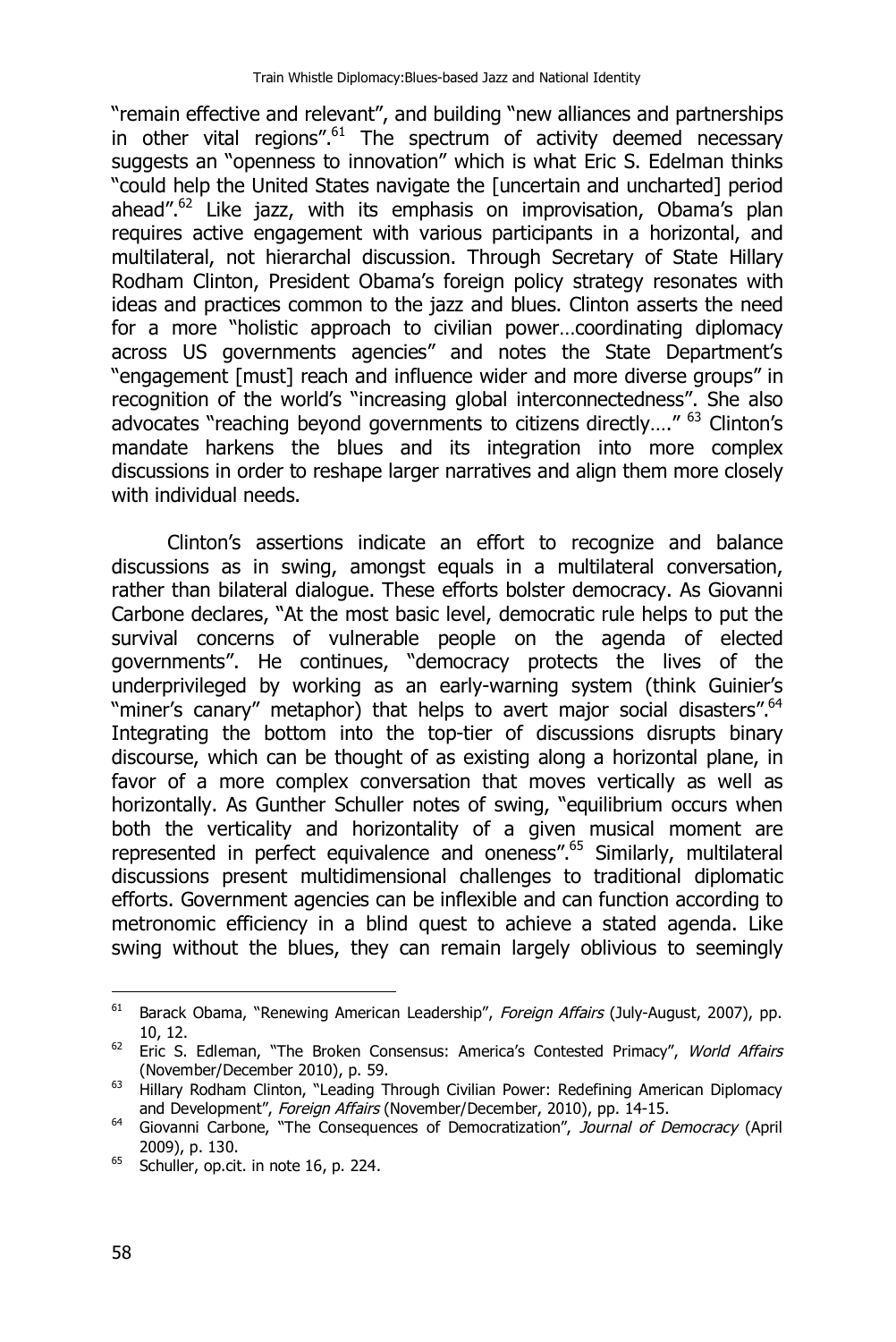"minor" influences or voices and so can power over them without knowing.<sup>66</sup> The blues forces such agencies to integrate – to take into account individual regions, segments, or parts thereof whose self assertions disrupt metronomic efficiency and require flexibility. Yet, as Frederick Buell insightfully notes in his 1998 essay, while "such a communicative and interactive system may seem fundamentally cosmopolitan, it is important to point out that these same processes may produce increased fundamentalism, ethnic conflict and globalized terrorism". $67$  Conversations cannot be bilateral dialogues between two prominent players; instead, the integration of seemingly disparate parts or voices is necessary to more meaningful communication.

#### **The President**

President Obama's thinking reveals the influence of the blues and jazz traditions. James T. Kloppenberg's thoughtful study of Obama's intellectual development portrays the complexity of Obama's thinking.<sup>68</sup> Kloppenberg explains, "Balancing… apparently irresistible" and competing "dynamics against the persistent appeal of local cultural traditions, finding a way to reconcile the apparently irreconcilable tugs of the universal against the particular, is the central dynamic of the twenty-first century world". He continues, "Obama has shown that he understands the sources of that struggle and the reasons why it is so much more difficult to resolve than most commentators on the left and right admit".<sup>69</sup> Obama recognizes the complexity of governance as bigger than government and being more than the simple binary of the two-party system suggests.<sup>70</sup> The success of Obama's overall strategy for organizing is based on active engagement and requires cooperation. Kloppenberg notes, "[t]hrough interaction with others, and with the world, we can test our beliefs" and so assert identity.<sup>71</sup> Obama's understanding of democracy as, "struggling with differences [and] then achieving provisional agreements that immediately spark new disagreements" speaks to the temporal nature of stability in politics and also the paradox of the blues because the catharsis achieved through the blues performance is only temporary; hardship and longing are never conquered permanently, blue feelings are never gone for good.<sup>72</sup> Similarly, Obama's

<sup>72</sup> Ibid., p. 83.

<sup>66</sup> The assumption is that government agencies strive towards deeper forms of engagement from the populace.

<sup>&</sup>lt;sup>67</sup> Frederick Buell, "Nationalist Postnationalism: Globalist Discourse in Contemporary American Culture", *American Quarterly* (Vol. 50, No. 3, 1998), p. 550.

<sup>68</sup> James T. Kloppenberg, *Reading Obama: Dreams, Hope, and the American Political Tradition* (New Jersey: Princeton University Press, 2011), p. 30.

 $^{69}$  Ibid., pp. 3-4.

 $70$  It might be useful to think of the Tea Party as disruptive within the binary of the two-party political system.

 $71$  Ibid., p. 80.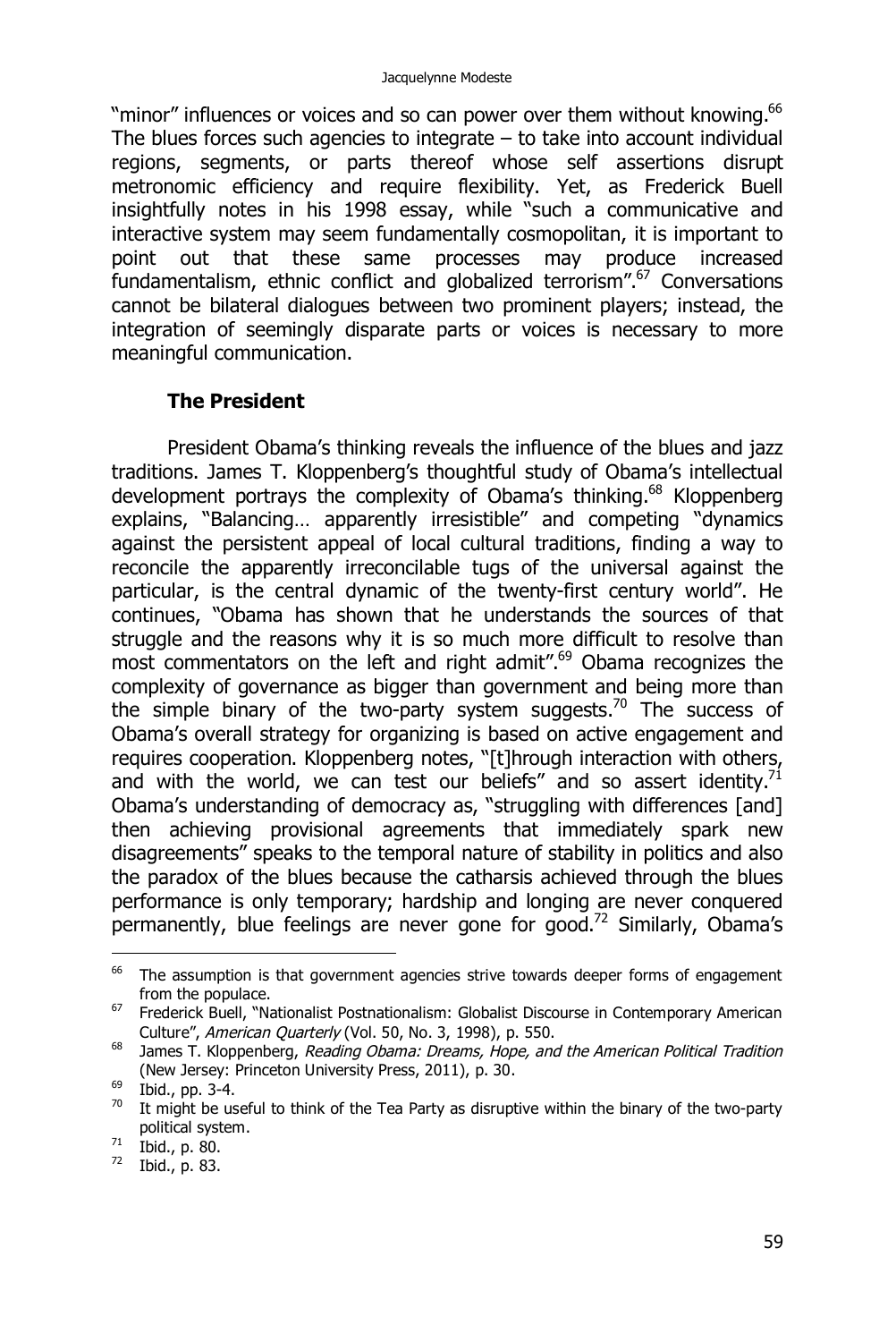understanding of democracy is akin to the difficulty in maintaining swing rhythm because sustaining swing is a delicate balancing act; the rhythm section must maintain a certain tension in sound that has the proper "depth" and interval spacing to sustain the feeling.<sup>73</sup> Antagonistically cooperative, dissent and compliance form but a temporary bond. As Albert Murray asserts, no one has "ever been able to get rid of the blues forever… [y]ou can only drive them away and keep them at bay or the time being".<sup>74</sup> Indeed, Obama's "predilection to conciliate whenever possible is grounded in his understanding of the history of American thought, *culture*, and politics".<sup>75</sup>

#### **Leading with culture**

While there is still an "absence of a coherent cultural policy" in the US, several key factors distinguish Marsalis's international tours from those of his predecessors.<sup>76</sup> First, the Cold War is over and Marsalis is the beneficiary of global markets and advances in technology that have reshaped the recording and communications industries in ways that have a direct impact on performance, access and dissemination of music and associated industries. Second, the *National Security Strategy* advances the importance of diplomacy and so consciously conflates notions of hard and soft power.<sup>77</sup> The *NSS* also advises advancing the nation's interests by "expanding spheres of cooperation around the word" and recognizes "emerging powers in every region of the world are increasingly asserting themselves, raising opportunities for partnership for the United States".<sup>78</sup> Third, the US has for all practical purposes resolved its legally and socially sanctioned practice of racial segregation. Efforts to advance democracy abroad can largely no longer be associated with national hypocrisy on this point. Fourth, the blues and jazz have earned national and even international credibility as America's music and the study of these forms is now integrated into colleges and universities internationally. In an effort that might be best understood as nation branding, the US has positioned itself strategically to advance its post-Cold War global identity in terms of cultural heritage.

The integration of scholarly discourse and the arts can be viewed through at least two novel academic enterprises. Columbia University and Harvard University have taken definitive steps towards integrating jazz

<sup>73</sup> LaFrae Sci, a drummer who performs internationally as part of the Rhythm Road tours sponsored by the US Department of State explains the "doo-doo-la" of the swing rhythm, its spacing and depth in a workshop in Santiago, Chile. See, http:www.lafraesci.com

<sup>&</sup>lt;sup>74</sup> Murray, op.cit. in note 5, p. 258.<br> $^{75}$  Klonnenberg, on cit, in note 64, p.

Kloppenberg, op.cit. in note 64, p. 83. Emphasis mine.

 $76$  Von Eschen, op.cit. in note 7, p. 24.

<sup>77</sup> President Barack Obama, *National Security Strategy* (Washington, D.C.: The White House, 2010).

<sup>78</sup> Ibid., p. 43.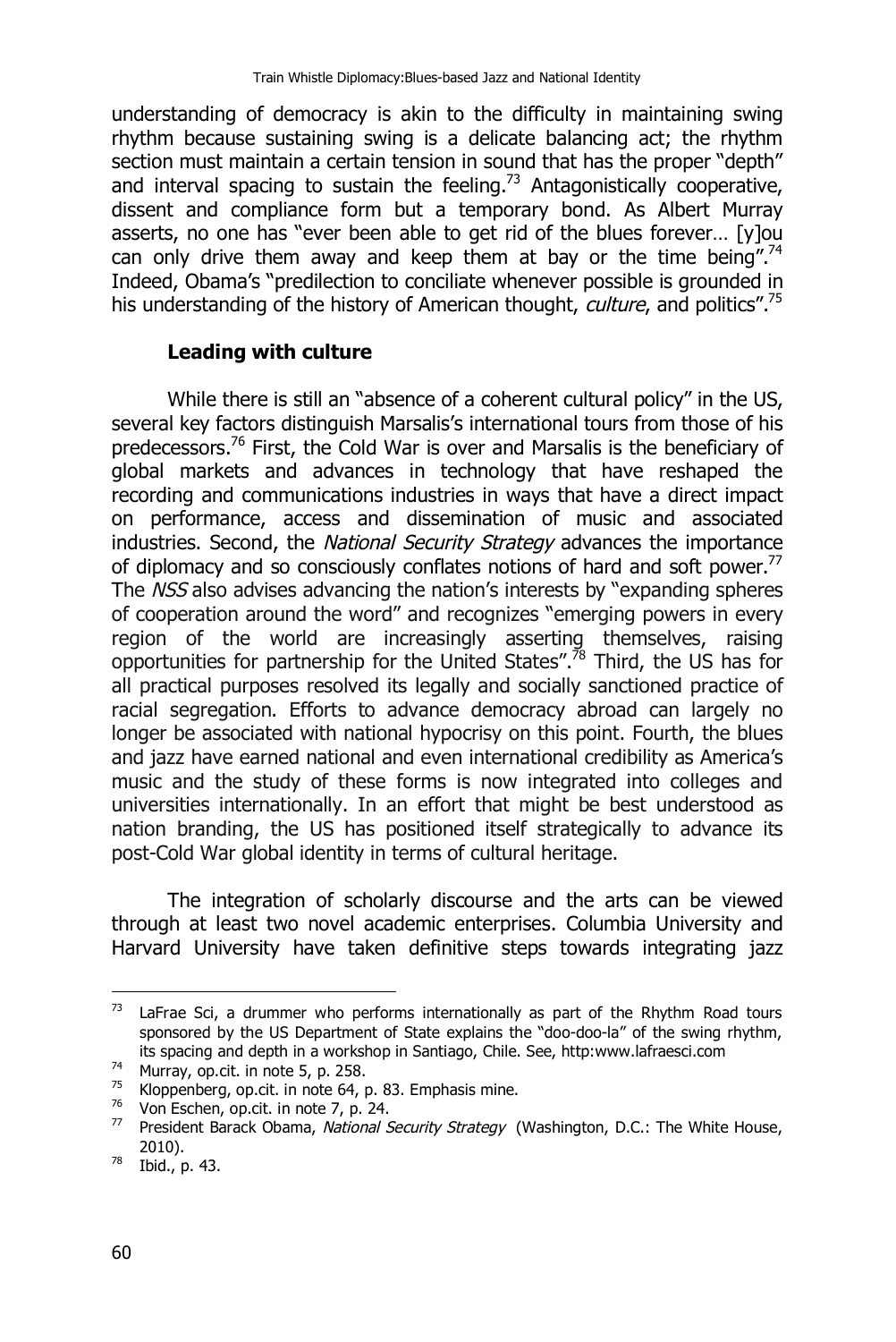performance into the academic fiber of their institutions. Founded in 1999, Columbia University's Center for Jazz Studies is committed to "research, teaching and public event sponsorship, in the affirmation that understanding jazz can provide a link to the development of new knowledge".<sup>79</sup> In 2003 jazz was fully integrated into Columbia's acclaimed Core Curriculum, requiring every Columbia student to take a course on the subject. $80$ Likewise, Harvard University has committed to integrating the performing arts into its intellectual life and is moving towards requiring students to take courses in performance as a complement to chosen fields of study. $81$ Additionally, Harvard retained Marsalis for a series of key lectures and performances during 2011-13; a definitive move towards increasing the  $\frac{1}{2}$  integration of the arts and academic disciplines.<sup>82</sup> These efforts by Columbia and Harvard will undoubtedly facilitate the integration of the arts into the nation's cultural fabric.

## **Case Study: Spain**

Marsalis's *Vitoria Suite* is a collaboration between Chano Dominguez (piano) and Paco de Luca (guitar) and others whose deep roots in Spanish traditions merge with the blues and swing of the US.<sup>83</sup> The *Vitoria Suite* is a 12-part composition "inspired by the 12 measures of the blues [and] Marsalis uses the impulse of the blues as a foundation to jointly explore the music of two worlds and two cultures: the jazz and blues of North America and the indigenous Basque music and flamenco of Spain".<sup>84</sup> The cultural territory between the US and Spain, is narrowed as Marsalis integrates the commonalities of both countries' traditions into a singular work. Strategically, the deeper integration of members of the Basque region into the whole of Spain could facilitate peace in the region. "Marsalis shows how much the two locations [US and Spain] have common, musically" and notes "as outsiders, it's not possible for us to play this music in the same way that a Spanish musician would, so instead I've tried to take elements of the music of the region and translate that into the sound of jazz".<sup>85</sup> Even song

<sup>79</sup> <sup>79</sup> Accessed on 21 November 2011, http://www.jazz.columbia.edu/mission/history.html<br><sup>80</sup> Thid

 $rac{80}{81}$  Ibid.

<sup>81</sup> The *Harvard Arts Report* calls for far-reaching changes in the undergraduate curriculum, for the creation of new graduate programs, and for the construction of major new facilities to give the arts a greater presence at Harvard. See, *Report of the Task Force on the Arts* (Cambridge: Harvard University Press, 2008).

<sup>82</sup> Accessed on 27 October 2011, http://news.harvard.edu/gazette/story/2011/04/wyntonmarsalis-to-kick-off-lecture-series-at-harvard-university/.

<sup>83</sup> Marsalis's concerts typically include a range of programming such as: workshops, small and large public and private concerts, Masters classes, lectures, etc.

<sup>84</sup> Accessed on 21 November 2011, http://www.wyntonmarsalis.org/*Vitoria Suite*

<sup>85</sup> Accessed on 21 November 2011, http://www.wyntonmarsalis.org/*Vitoria Suite*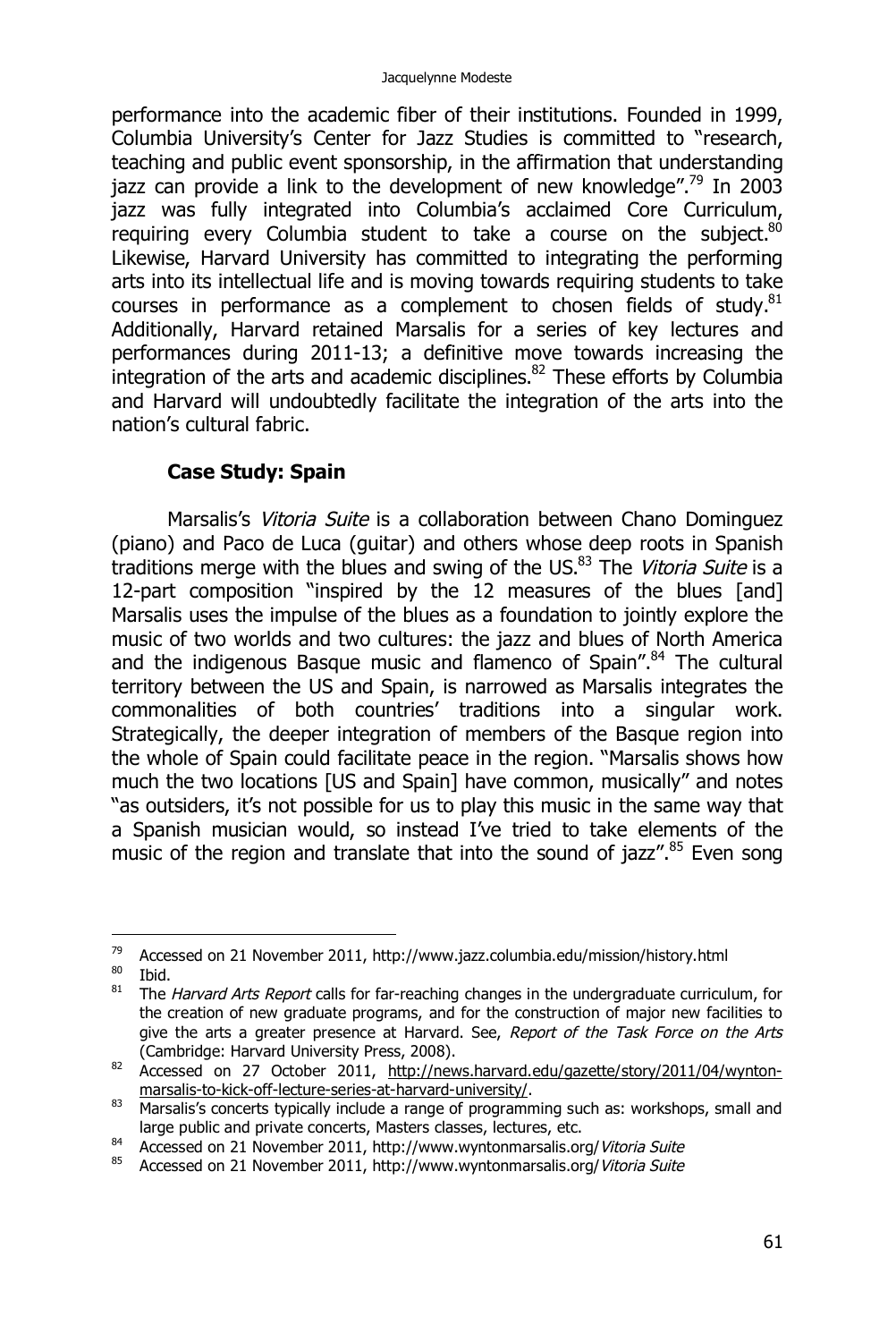titles pay homage to the host country.<sup>86</sup> The Mayor of Vitoria, Patxo Lazcoz, presented Marsalis with a gold medal in honor of his "contribution to the proliferation of the capital's image" due to his signature recording paying homage to the city.<sup>87</sup> Lazcoz explains, Marsalis, "spoke about the Medieval part, the Santa María Cathedral, the Paseo de la Senda, the Parque de la Florida and even some of the restaurants including El Portalón and Ikea" and in so doing, Marsalis converses culturally with the city, its residents and those who come hear him perform in the region and demonstrates the power of cultural osmosis to open doors of understanding. The example of musical collaboration inter-culturally could serve as a template for facilitating greater ties within the region through, for example, the development of music and educational programs that integrate the region's seemingly disparate forms into a synthesis. Having traveled more than 3,000,000 miles touring domestically and abroad,<sup>88</sup> Marsalis's tour in Vitoria essentially put the city on the map of *swing stations* along his prolific tour route and strengthened diplomatic ties with an established partner.<sup>89</sup>

### **Case Study: Mexico**

The case of US – Mexico relations is instructive. Mexico's geographic location makes it a key strategic interest for the US. Border control/immigration, drug cartels, and trade all demand that close attention be given to this neighbor with whom the US is poised to have increasingly meaningful engagement. The legacy of colonization has lingered in Mexico and has left an indelible cultural mark from Spain and France that is still evident in the nation's fabric from architecture to class stratification to national identity. Likewise, racial chattel slavery and the removal of indigenous peoples from tribal lands and the curious treatment of various immigrant groups have left an indelible mark on US cultural identity. Breaking free from the ideological imprint of colonization, Mexico's numerous wars, land secession to the U.S., history of dictatorship and one-party rule, and recent tumultuous elections have created a complex mixture of religious and national pride, miscegenation and governing styles best captured in the

<sup>&</sup>lt;sup>86</sup> "Smooth Night/Suave en la Noche", "Buleria el Portalón" and "Deep Blue/Profundo" are song titles that pay homage to Spanish culture and language.

<sup>87</sup> Song titles that pay normage to opernant canter and ranguage.<br>87 Accessed on 21 November 2011, http://www.eitb.com/news/entertainment/detail/ 164511/ vitoria-honours-wynton-marsalis/"title=Vitoria.

 $\frac{88}{200}$  Accessed on 21 November 2011, http://www.wyntonmarsalis.org<br> $\frac{89}{200}$  Marcalis's other collaborative recordings include the *Marciac Suite* 

<sup>89</sup> Marsalis's other collaborative recordings include the *Marciac Suite* (he was honored with the Chevalier of the Legion of Honor by French Ambassador Pierre Vilmont in November 2009) and *Congo Square* with the Ghanaian percussion ensemble, *Odaddaa!* Vitoria and Marciac have both erected bronze statues of Marsalis in their town plazas. Marsalis has played in the Marciac Jazz Festival each year and has done so for more than 30 years.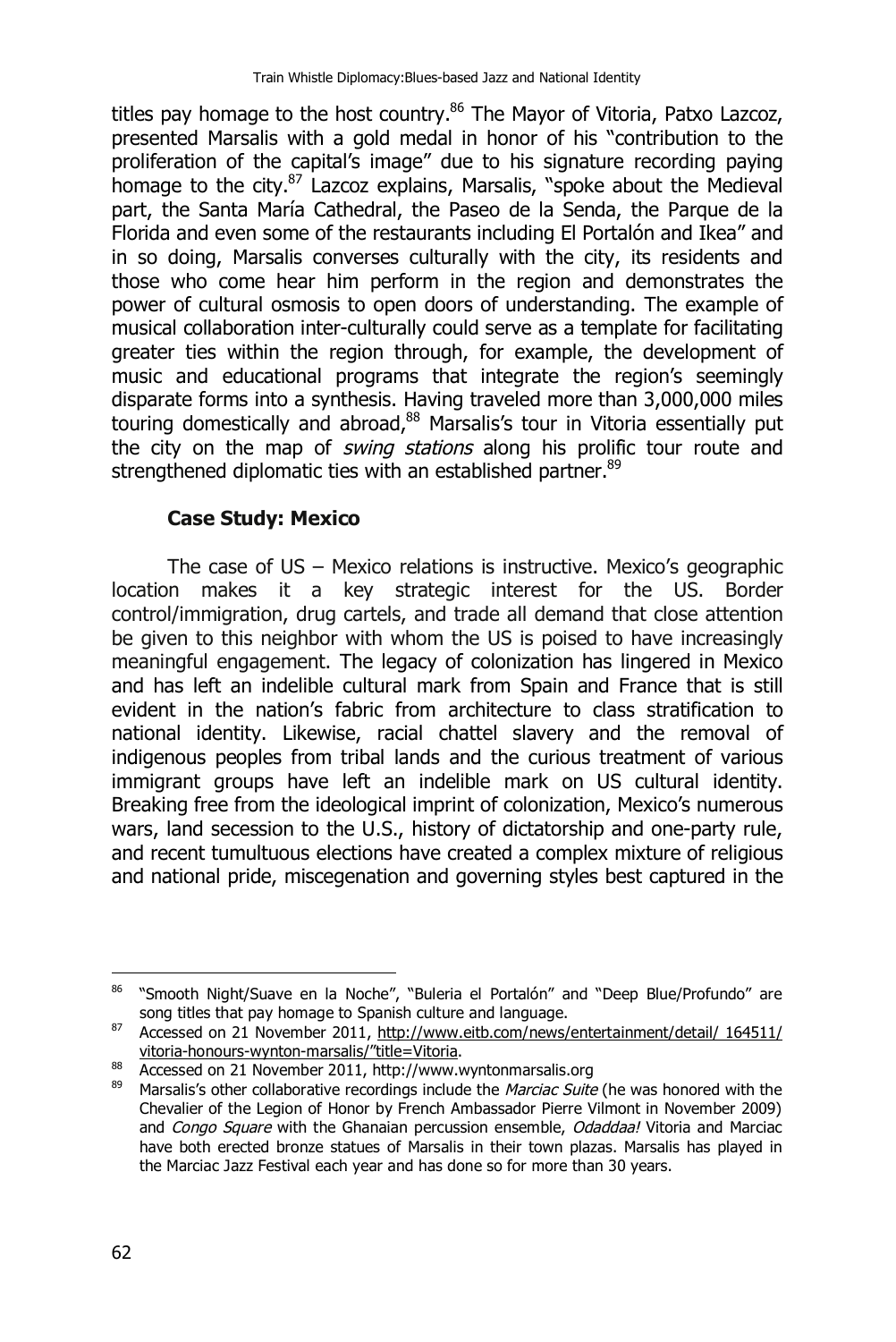term, *mestizaje* or as Albert Murray asserts, "*incontestably mulatto*" in the  $11S.90$ 

As with the US, two distinct strands of history emerged in Mexico. $91$ The liberal version obscured Mexico's colonial past while the conservative articulation championed it as a defining feature of Mexican identity.<sup>92</sup> The War of the Reform was essentially an effort to reconcile these competing narratives and the liberal version emerged as the dominant account of the nation's past. Asserting a national history that occluded colonization promoted Mexico as a nation poised for the future because it was disconnected from its troubled past and put into context the nation's political trends since 1861. Similarly, occluding the reality of mulatto culture in the US, the nation was poised to move forward by obliterating significant struggles of the past. The example of Marsalis's tours and the diverse collection of performances and educational opportunities contained therein offers the example of the US and its troublesome history in providing a model of how traditional forms (the blues, folk forms and indigenous forms in general) can be integrated into a modern national consciousness but simultaneously raises issues regarding the consequences of so doing. Indeed such debates, over national identity, cultural heritage or nation branding, are a consequence of having an engaged populace. The clear and obvious leader in intra-cultural integration, due to historic and ongoing challenges, the US is uniquely positioned to offer a template for merging seemingly disparate elements of into a unified whole.

 $\overline{a}$  $90$  According to James D. Huck Jr., this term refers to "ethnic and cultural blending" that "manifested the best of both the indigenous and the European peoples and cultures," to form the "enigmatic identity of the Mexican." Also, "The existence of large, settled, and complex pre-Columbian indigenous civilizations and peoples prior to the Spanish conquest has not only made the process of racial and ethnic mixture more difficult and troublesome but [has] also complicated the process of constructing a unique national identity." See, James D. Huck Jr., *Mexico: a Global Studies Handbook* (California: ABC-CLIO Press, 2008), p. 159.

 $91$  In the US, one strand of history ignored the contributions of "others" in the making of the US while a separate strand, hailing from a multicultural or ethnically centered discourse, championed the contributions of ethnic others and immigrants to the building of US national identity. See such collections as Wesley Brown's, *Imagining America: Stories from the Promised Land, a Multicultural Anthology of American Fiction* (New York: Persea Books, 2003) and Ronald Takaki's, *Strangers from a Different Shore* (New York: Little, Brown, and Co., 1998)

 $92$  The War of Reform (1858-61) was a struggle between conservatives and liberals (representing three different ideological threads) to articulate a history of Mexico. The liberal version of history articulated a view that eliminated the colonial past and so began Mexico's timeline with the 1821 War of Independence per Justo Sierra. Conservatives, however, viewed Mexico's history as beginning with colonization (per Lucas Alemán) and viewed the War of Independence as a mistake. See Enrique Krauze *Mexico: Biography of Power, a history of modern Mexico, 1810-1996* (New York: Harper Perennial Publishers, 1997), pp. 91-244 for a detailed contextual discussion of each view of history.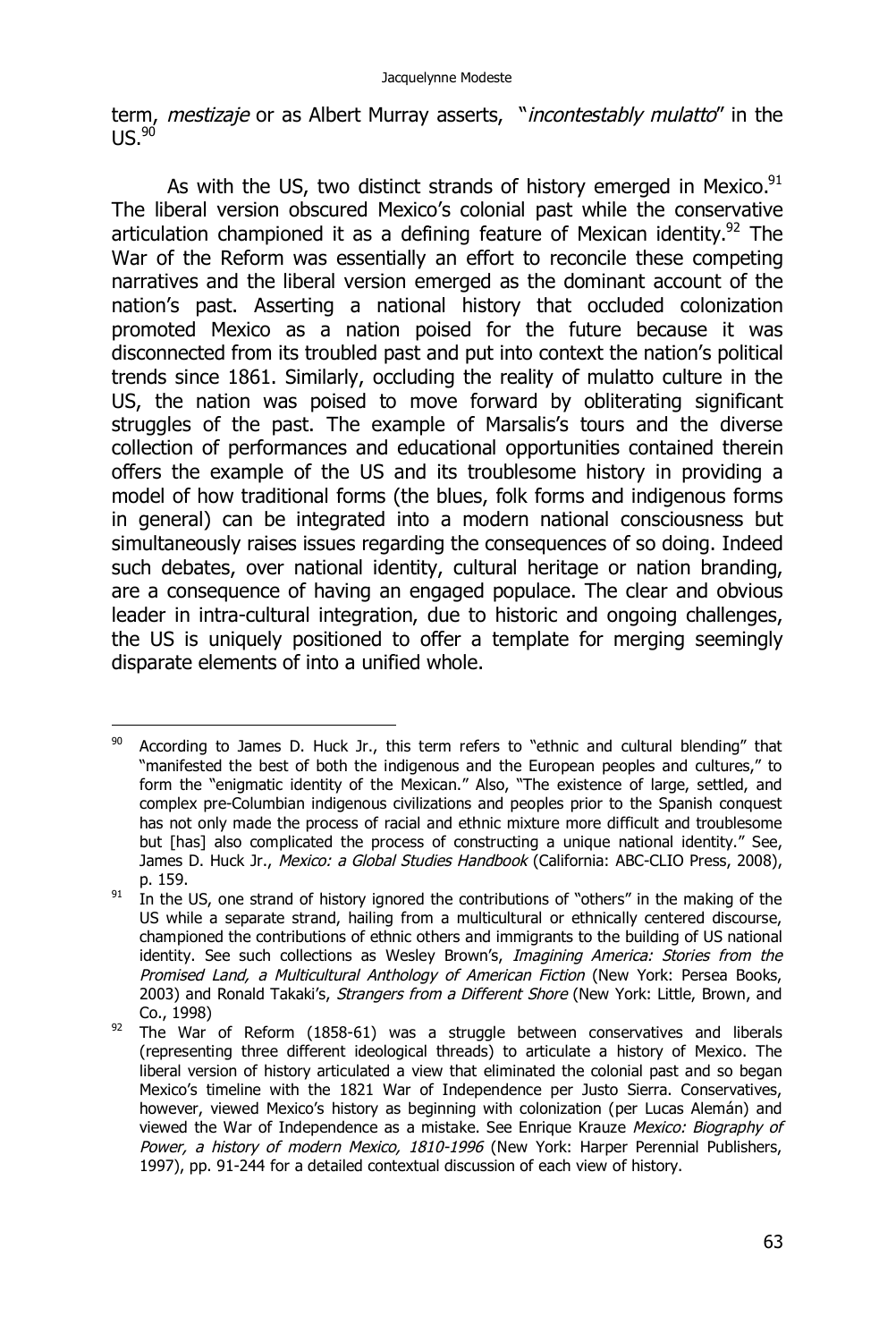Reconciling the past and present remains a central issue in Mexico. The country's recent political history echoes that of other Latin American nations in honoring its agrarian populace because it has historic ties to the land and its cultivation for subsistence, security, and trade. "Over the past twenty years, the peasantry [in Latin America] has re-emerged, playing a central role in changing regimes, determining national agendas, leading struggles against international trade agreements… as well as establishing regional and local bases of power".<sup>93</sup> The riotous 2000 defeat of Francisco Labastida Ochoa of the long-reigning Institutional Revolutionary Party (PRI) by Vicente Fox Quesada of the National Action Party (PAN) is an example of Mexico's ongoing struggle between tradition and modernity.<sup>94</sup> After 71 years of rule by the PRI, Fox's electoral win sent Ochoa "into seclusion" while "the party's top leader…resigned her post" and "at least three rival factions lunged for control".<sup>95</sup> In allegiance to tradition, PRI members vowed to oppose the Fox victory and promised to "do everything possible to hobble Mr. Fox" and limit his powers.<sup>96</sup> Fox's presidency represented modernity not only because it altered decades of one-party rule<sup>97</sup> but also because it ushered in a new era of cooperative trade negotiations with the US and Canada.<sup>98</sup> Fox and his PAN successor Felipe Calderón struggled not only to achieve political legitimacy in the midst of hard line political adversaries who remained wedded to tradition, but also to simultaneously achieve equilibrium in forming a meaningful tri-lateral partnership with the US and Canada as trading partners rather than continue the historical asymmetrical relationship with its northern neighbors. Articulating a vision of the country's strategic interests will likely be based on reconciling internal differences or at least

 $\overline{a}$  $93$  José Mantero, "What Lies Beneath Music and Land in the US South and Latin America", *Latinos and the US South* (Connecticut: Praeger Press, 2008), p. 205.

<sup>&</sup>lt;sup>94</sup> The PRI and PRD parties support platforms that are more self-consciously aligned with workers' rights and less likely to support close ties with the US, although the PRI is more likely to engage in cooperative relations with the US. See, Duncan Wood's report on US-Mexico Relations; The Center for Strategic Studies, "Mexico 2012: Tracking Democracy in a Time of Uncertainty", May 2011, for a discussion on security, the economy and energy concerns for the upcoming elections. Also see Krauze op.cit. in note 87, for a discussion of the PRI, PRD, and PAN parties.

<sup>95</sup> Sam Dillon, "Mexico's Ousted Party Tries to Regroup After Stunning Defeat", *The New York Times*, 13 July, 2000, http://www.nytimes.com.

 $\frac{96}{97}$  Ibid.

<sup>97</sup> Fox represents a trend of ivy-league educated Mexican heads of state. In 2005, Fox signed the Security and Prosperity Partnership agreement which aligned the trade interests of Mexico the US and Canada. In 2008, Fox's successor and PAN party member Felipe Calderón Hinojosa, signed the Mérida Initiative with the United States Agency for International Development. Calderón defeated Andrés Manual López Obrador of the Democratic Revolutionary Party (PRD) for the presidency in 2006.

<sup>98</sup> Mexico became a member of the North American Free Trade Agreement (NAFTA) on November 17, 1993, under the administration of Carlos Salinas de Gortari. See Enrique Krauze, *Mexico: Biography of Power,* 778. The NAFTA agreement became effective on January 1, 1994. Accessed on 21 November 2011, http://www.ustr.gov/tradeagreements/free-trade-agreements/north-american-free-trade-agreement-nafta.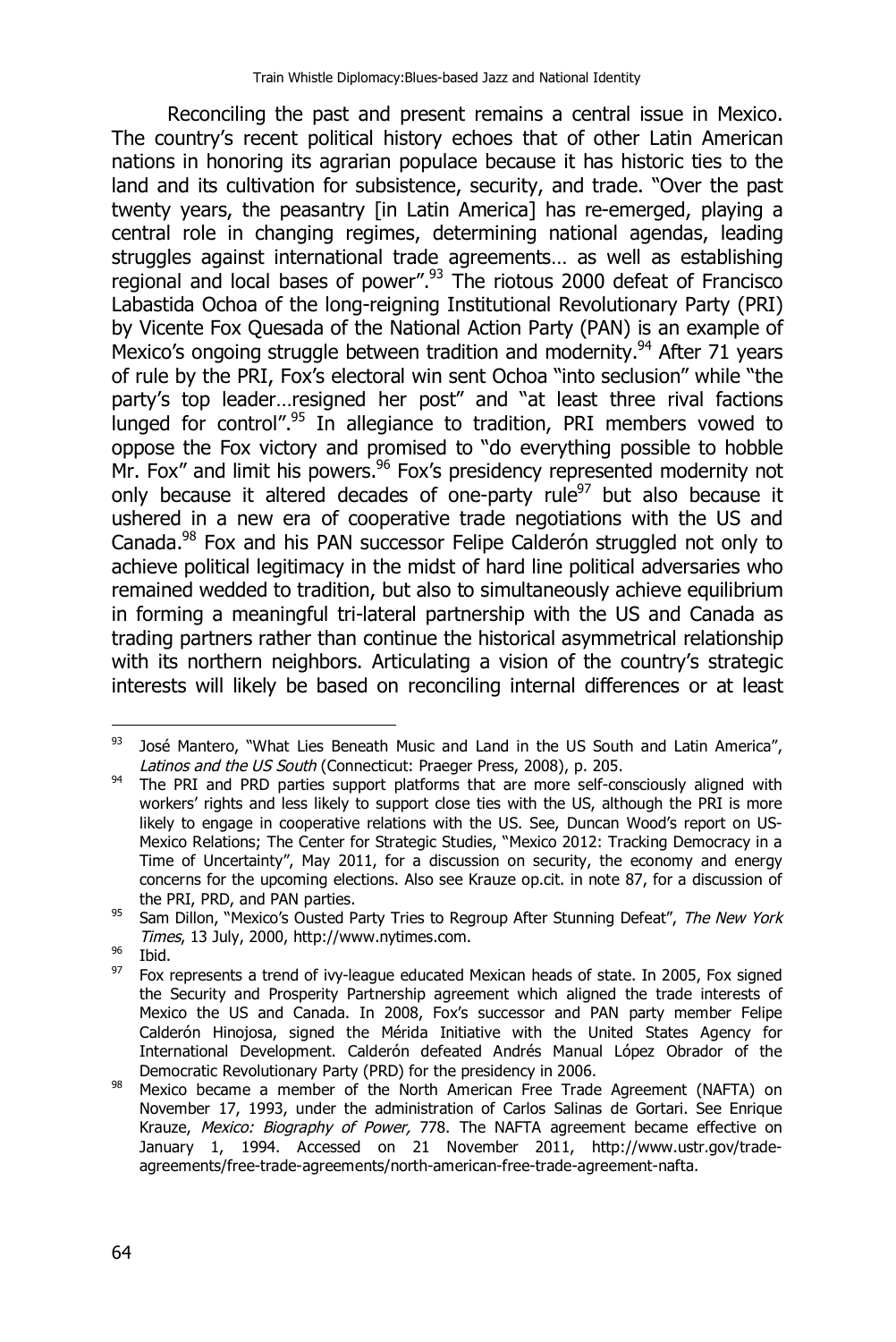narrowing the ideological divide between tradition and modernity in such a way as to assert a cohesive sense of national identity that takes both into account as valid aspects of national identity and it is here that the US example can be instructive.

Marsalis's 2004 residency in Mexico City was his first and laid the foundation for cultural integration.<sup>99</sup> This tour included a diverse array of concerts such as a free Jazz for Young People's Concert, a master class for students, educators and cultural leaders, and a collaboration with the Orquesta Filarmonica de a Cuidad de Mexico. Sponsored in part by the Culture Connect program, these concerts focused on the "importance of jazz in the cultural landscape and in the educational system".<sup>100</sup> Guest vocalist Lila Downs,<sup>101</sup> a beloved *ranchera* and jazz singer who sings in indigenous languages and incorporates traditional songs into her modern repertoire, performed with Marsalis's band and broadened the band's appeal with local audiences, especially those from smaller towns. Performing "El Feo" and "A Glory Train" (a take on Strayhorn/Ellington's "Take the A Train"), Downs and Marsalis integrated Mexican and American cultures into a single entity, declaring jazz a "universal language".<sup>102</sup> US Ambassador to Mexico Antonio O. Garza Jr.,<sup>103</sup> attended a public elementary and secondary school in Mexico City where Marsalis and his band performed.<sup>104</sup> Connecting with youth is a powerful multiplier, planting memories that will endure and encouraging interest in culture and the arts. Similarly, Marsalis's 2010 tour included guest artists: Edmar Casteneda, Paquito D'Rivera, Chano Dominguez, Antonio Sanchez and Diego Urcola in homage to the Spanish diaspora. As with his previous tours to the area, Marsalis's band performed in Mexico City as well as the less well-known cities of Guanajuato and Guadelajara.<sup>105</sup> Repetition, in music or in diplomatic gestures, strengthens relationships and encourages ongoing engagement.

#### **The Roundhouse: where trains of thought meet**

Culture coalesces Marsalis's artistic vision and an understanding of US cultural identity. In alignment with President Obama's *National Security* 

 99 Marsalis performed in Mexico City and Aguascalientes at the invitation of the Festival of Mexico.

<sup>100</sup> Accessed on 14 November 2011, http://www.jazzatlincolncenter.org/about/news/040123 news.html

<sup>101</sup> Accessed on 14 November 2011, http://www.liladowns.com

<sup>102</sup> Accessed on 21 November 2011, http://www.setlist.fm/setlist/wynton-marsalis/2004/zocalo -de-la-ciudad-de-mexico- city-mexico-5bd49380.html

<sup>103</sup> Accessed on 21 November 2011, http://www.tonygarza.com. Garza served as US Ambassador to Mexico from 2002 – 2009.

<sup>&</sup>lt;sup>104</sup> Accessed on 21 November 2011, http://www.usembassy-mxico.gov/eng/releases/ ep040319Marsalis.html

<sup>&</sup>lt;sup>105</sup> Accessed on 28 November 2011, http://www.wyntonmarsalis.org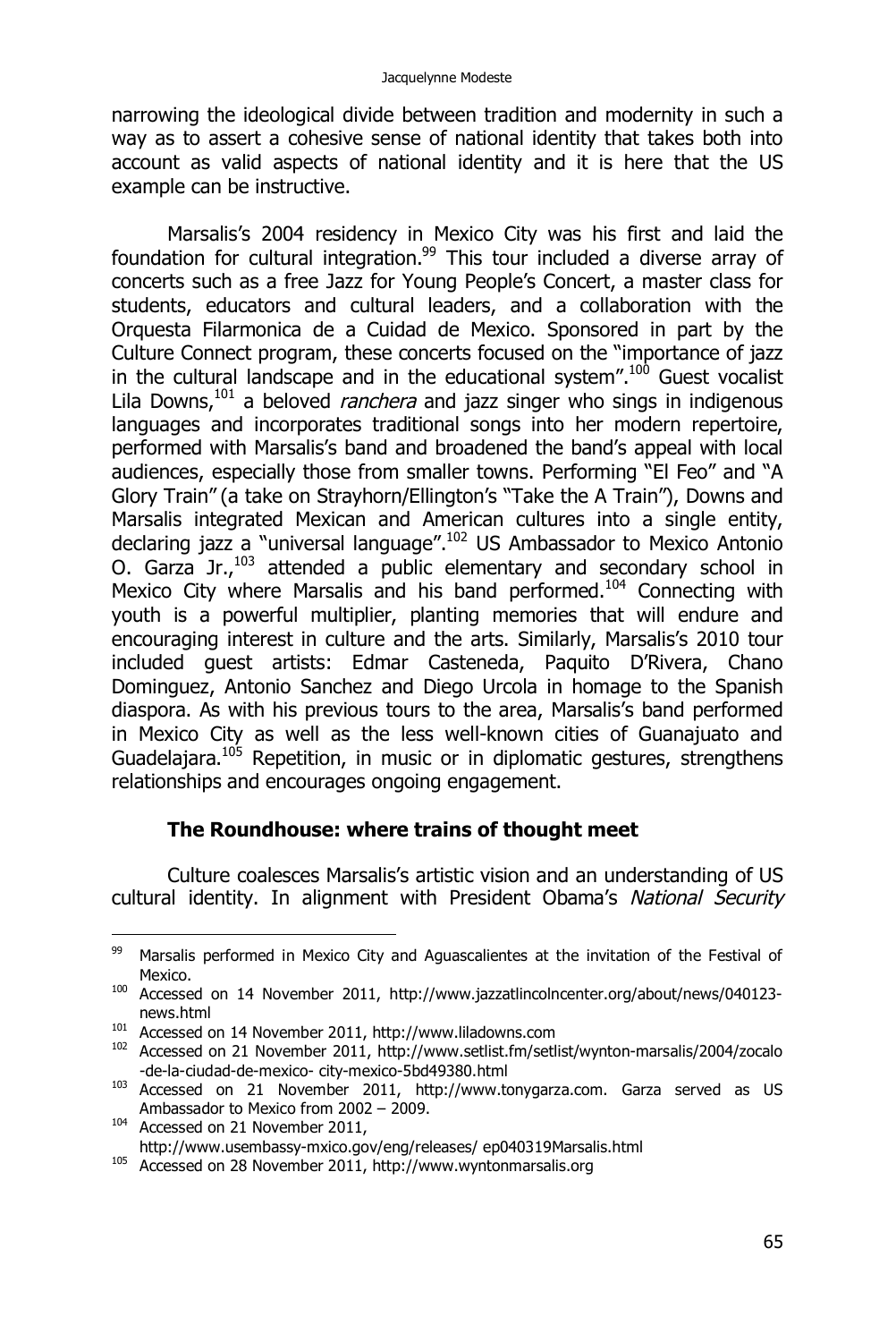*Strategy* of having the US relationship with "European allies remain the cornerstone for U.S. engagement with the world and a catalyst for international action" Marsalis's tours in Europe and other historically allied regions can be seen as an effort to reinforce those relationships. Additionally, in light of the Bush administration's distancing of European allies over the Iraq war and other controversies, Marsalis's tours can be seen as conscious effort by the US to reconcile ideological differences by more carefully tending to established partnerships.<sup>106</sup> Marsalis does not relay his experiences abroad in political terms but like his legendary predecessors Armstrong and Ellington, he realizes the artistic and professional advantages of having international access through the State. Obama explains, "These relationships must be constantly cultivated, not just because they are indispensable for U.S. interests and national security objectives, but because they are fundamental to our collective security. Alliances are force multipliers: through multinational cooperation and coordination, the sum of our actions is always greater than if we act alone".<sup>107</sup> Marsalis's tours to newly emerging centers of power such those in Latin America and Africa can be seen as part of the US effort to "expand spheres of cooperation around the world" in recognition of the fact that "different nations are exerting greater influence" and "emerging powers in every region of the world are increasingly asserting themselves, raising opportunities for partnership for the United States".<sup>108</sup> His efforts to promote swing as the hallmark of US cultural heritage can be viewed as a concerted effort to motivate people to actively engage their environments, through dance at least. Yet, as Anne-Marie Slaughter insightfully notes, the *NSS* is a document "written by specialists for specialists" and does not answer central questions that "more and more Americans are asking" such as "Where is the United States going in the world? How can we get there? What are the guiding stars that will illuminate the path along the way? $^{\prime\prime\prime09}$  An examination of Marsalis's tours can yield insight into where the US is going strategically and how it might fare long the journey because blues-based jazz connects people on an emotional level, engages them in its provocative call-and-response patterns, and fills them with the feeling of swing rhythms that encourage organized action. Where swing goes, collaboration follows and if Anna Kleinspehn-Ammerlahn, Michaela Riediger and their team of researchers are correct; cooperation is facilitated though music and swing may be its sound.<sup>110</sup>

With history as a guide, the future seems clear. The Cold War era diplomacy so insightfully rendered by Penny M. Von Eschen, Uta Poiger,

 $106$  Obama, op.cit. in note 72, p. 41.

 $107$  Ibid.

<sup>108</sup> Ibid., p. 43.

<sup>109</sup> Accessed on 21 November 2011, Anne-Marie Slaughter, "Preface" to *A National Strategic Narrative* (Woodrow Wilson International Centre for Scholars: www.wilsoncenter.org, 2011)

<sup>110</sup> Anna Kleinspehn-Ammerlahn, et.al, "Dyadic Drumming Across the Lifespan Reveals a Zone of Proximal Development in Children", *Developmental Psychology* (Vol. 47, No. 3, 2011), pp. 632-644.